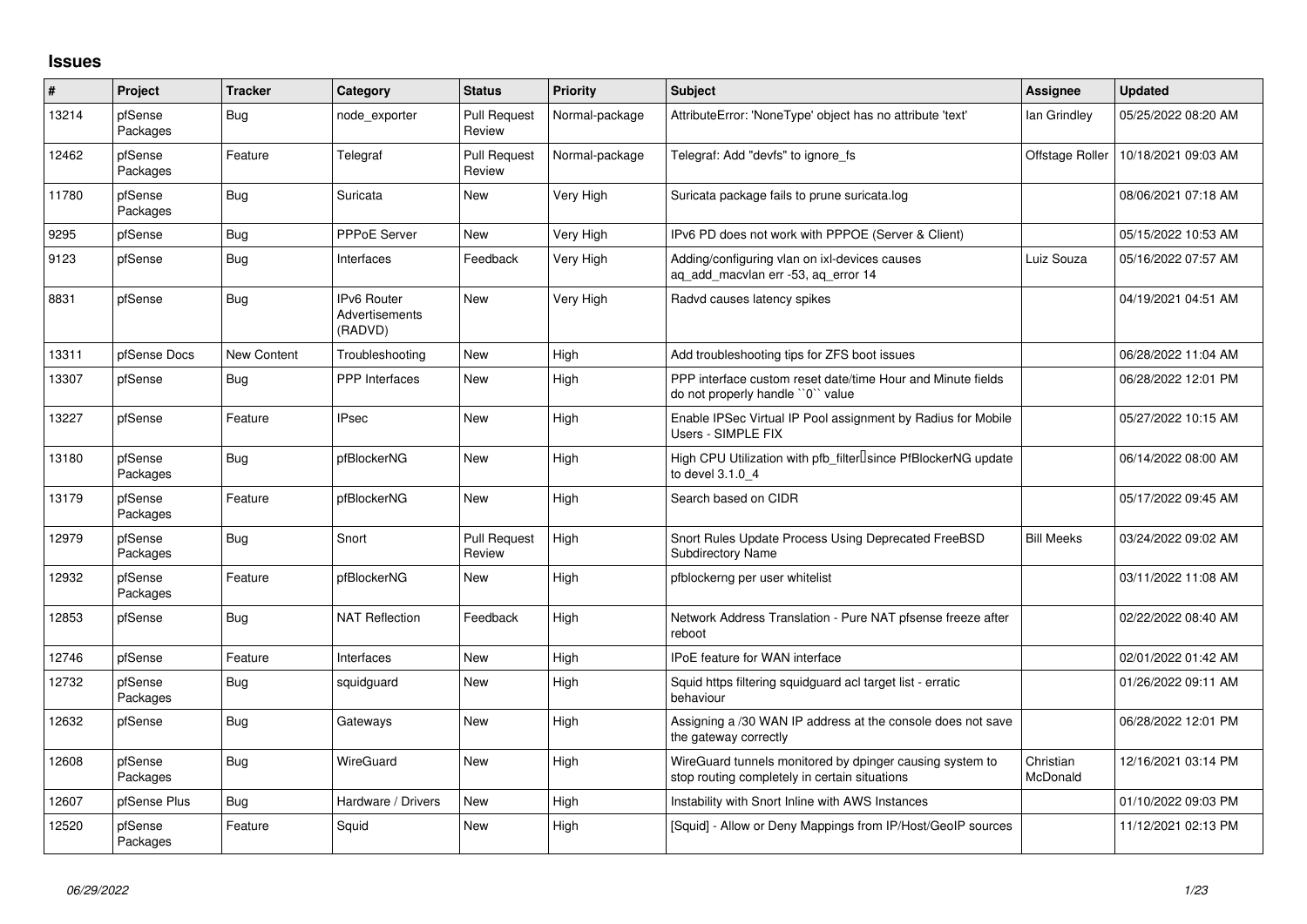| $\sharp$ | Project             | <b>Tracker</b> | Category             | <b>Status</b> | <b>Priority</b> | <b>Subject</b>                                                                                                                                                                | <b>Assignee</b> | <b>Updated</b>      |
|----------|---------------------|----------------|----------------------|---------------|-----------------|-------------------------------------------------------------------------------------------------------------------------------------------------------------------------------|-----------------|---------------------|
| 12354    | pfSense<br>Packages | Todo           | haproxy              | Feedback      | High            | Update haproxy-devel to mitigate CVE-2021-40346                                                                                                                               | Viktor Gurov    | 05/12/2022 08:50 AM |
| 12160    | pfSense<br>Packages | Regression     | syslog-ng            | Feedback      | High            | An invalid configuration is generated when choosing TLS as<br>the default protocol                                                                                            | Jim Pingle      | 07/23/2021 03:27 PM |
| 11992    | pfSense             | <b>Bug</b>     | Virtual IP Addresses | Confirmed     | High            | GRE Tunnel - Does not work with a virtual IP as endpoint                                                                                                                      |                 | 06/04/2021 01:16 AM |
| 11936    | pfSense<br>Packages | Bug            | <b>FRR</b>           | Incomplete    | High            | FRR does not connect BGP when using password                                                                                                                                  |                 | 05/19/2021 08:12 AM |
| 11572    | pfSense<br>Packages | Bug            | pfBlockerNG          | New           | High            | Auto created firewall rules have IPv4 as protocol only - even<br>for IPv6 lists.                                                                                              |                 | 06/25/2022 10:59 AM |
| 11563    | pfSense<br>Packages | <b>Bug</b>     | <b>BIND</b>          | <b>New</b>    | High            | BIND GUI writes TXT records > 255 characters                                                                                                                                  |                 | 02/27/2021 07:11 AM |
| 11534    | pfSense<br>Packages | Regression     | FreeRADIUS           | <b>New</b>    | High            | FreeRADIUS EAP anonymous connection forbidden<br>out-of-tunnel                                                                                                                |                 | 07/14/2021 02:32 AM |
| 11158    | pfSense<br>Packages | <b>Bug</b>     | <b>FRR</b>           | <b>New</b>    | High            | <b>FRR Prefix Lists</b>                                                                                                                                                       |                 | 12/30/2020 04:55 PM |
| 11135    | pfSense<br>Packages | <b>Bug</b>     | haproxy              | Feedback      | High            | HAproxy OCSP reponse crontab bug                                                                                                                                              | Viktor Gurov    | 09/10/2021 11:51 AM |
| 10760    | pfSense<br>Packages | <b>Bug</b>     | <b>BIND</b>          | New           | High            | pfSense BIND 9.14.12 server terminates due to assertion<br>failure                                                                                                            |                 | 07/11/2020 04:53 PM |
| 10252    | pfSense<br>Packages | Bug            | pfBlockerNG          | <b>New</b>    | High            | pfblockerng-devel                                                                                                                                                             |                 | 02/11/2020 05:18 PM |
| 9724     | pfSense<br>Packages | <b>Bug</b>     | pfBlockerNG          | New           | High            | pfblockerng-firewall-filter-service-will-not-start                                                                                                                            |                 | 09/05/2019 06:32 AM |
| 9136     | pfSense             | Bug            | DHCP (IPv6)          | New           | High            | IPv6 Tracking Interfaces Lose IPv6 Address in Certain Cases                                                                                                                   |                 | 04/21/2022 12:39 PM |
| 9046     | pfSense<br>Packages | Feature        | Telegraf             | New           | High            | telegraf feature request                                                                                                                                                      |                 | 02/18/2019 03:38 PM |
| 8964     | pfSense             | Bug            | <b>IPsec</b>         | <b>New</b>    | High            | IPsec async cryptography advanced setting - TCP traffic not<br>passing through                                                                                                | Luiz Souza      | 12/08/2020 12:09 PM |
| 8513     | pfSense<br>Packages | <b>Bug</b>     | FreeRADIUS           | New           | High            | Freeradius 3.x Idap problem                                                                                                                                                   |                 | 02/18/2019 05:22 PM |
| 8438     | pfSense<br>Packages | Bug            | haproxy              | <b>New</b>    | High            | haproxy: can't use ACL for cert with http-response actions                                                                                                                    |                 | 05/24/2018 01:12 PM |
| 8158     | pfSense             | <b>Bug</b>     | Interfaces           | New           | High            | IPv6 Track Interface issue with more than one WAN-Gateway<br>and a number of internal interfaces at least track interface<br>from one interface does not work on regular base |                 | 12/03/2017 09:00 AM |
| 8089     | pfSense             | Bug            | Interfaces           | New           | High            | VLAN page breaks after config restore to new hardware.                                                                                                                        |                 | 11/21/2017 01:38 PM |
| 8050     | pfSense             | Bug            | Interfaces           | New           | High            | Enabling bridge while interfaces have link freezes console                                                                                                                    |                 | 11/03/2017 04:38 PM |
| 7730     | pfSense             | Bug            | Interfaces           | <b>New</b>    | High            | 2.3.4 1 greX: loop detected when hit save on filter rules or<br>interfaces                                                                                                    |                 | 07/27/2017 08:16 AM |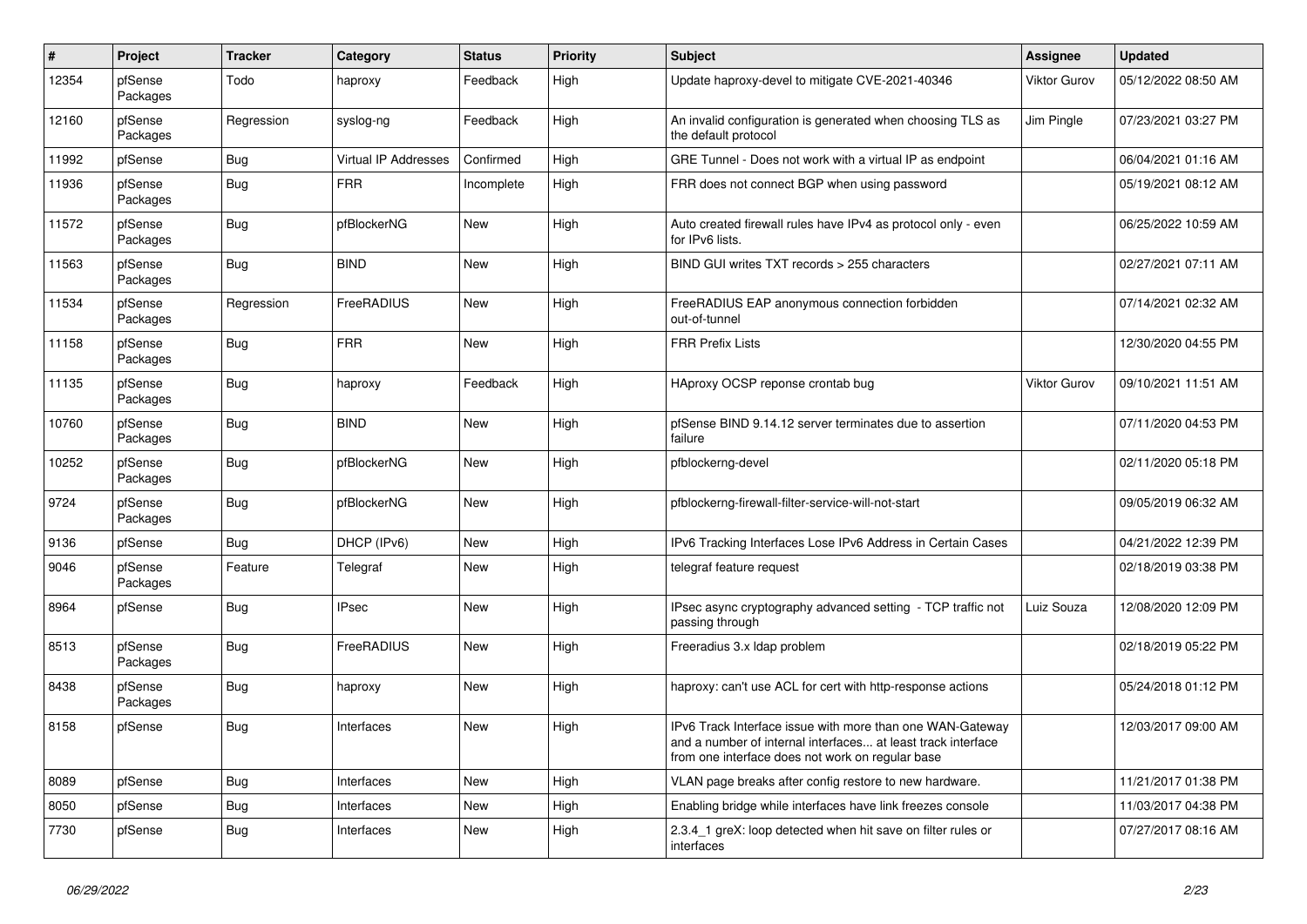| $\pmb{\#}$ | Project             | <b>Tracker</b> | Category                        | <b>Status</b>                 | <b>Priority</b> | <b>Subject</b>                                                                                                                           | <b>Assignee</b>         | <b>Updated</b>      |
|------------|---------------------|----------------|---------------------------------|-------------------------------|-----------------|------------------------------------------------------------------------------------------------------------------------------------------|-------------------------|---------------------|
| 7521       | pfSense             | Feature        | Package System                  | <b>New</b>                    | High            | Package Updates via Mirror                                                                                                               |                         | 05/04/2017 08:21 PM |
| 7388       | pfSense<br>Packages | <b>Bug</b>     | Suricata                        | New                           | High            | Suricata does not property recognize MTU for PPPOE<br>interfaces                                                                         |                         | 03/15/2017 05:17 AM |
| 6988       | pfSense<br>Packages | <b>Bug</b>     | Snort                           | New                           | High            | SNORT Package PHP memory error                                                                                                           |                         | 06/28/2018 10:00 PM |
| 5413       | pfSense             | <b>Bug</b>     | <b>DNS Resolver</b>             | Confirmed                     | High            | Incorrect Handling of Unbound Resolver [service restarts,<br>cache loss, DNS service interruption]                                       |                         | 06/19/2022 11:11 PM |
| 5355       | pfSense             | <b>Bug</b>     | <b>IPsec</b>                    | <b>New</b>                    | High            | on Dynamic WAN IP (DHCP Client) it takes 10 minutes before<br>Phase1 reconnects                                                          |                         | 07/08/2016 10:29 PM |
| 4845       | pfSense             | <b>Bug</b>     | CARP                            | Confirmed                     | High            | CARP preemption doesn't switch to backup where connectivity<br>between systems is lost but not NIC link                                  |                         | 07/28/2015 07:55 AM |
| 13317      | pfSense             | Bug            | PHP Interpreter                 | Feedback                      | Normal          | `array filter`` PHP Errors in ``interfaces.inc``                                                                                         | Reid<br>Linnemann       | 06/29/2022 08:06 AM |
| 13316      | pfSense             | Regression     | <b>Operating System</b>         | Feedback                      | Normal          | 'vmstat -m'` value for ''temp'' is accounted for incorrectly,<br>resulting in underflows                                                 | Mateusz Guzik           | 06/29/2022 10:01 AM |
| 13310      | pfSense             | Bug            | Rules / NAT                     | Feedback                      | Normal          | Each line in the NPt destination IPv6 prefix list also contains<br>the network of the previous line when multiple choices are<br>present | Jim Pingle              | 06/28/2022 12:01 PM |
| 13309      | pfSense<br>Packages | Bug            | Cron                            | Feedback                      | Normal          | Cron validation prevents special strings such as @reboot                                                                                 | Jim Pingle              | 06/28/2022 08:22 AM |
| 13306      | pfSense<br>Packages | Todo           | Nut                             | <b>New</b>                    | Normal          | Update NUT to version 2.8.0 to match FreeBSD Packages                                                                                    | Denny Page              | 06/27/2022 10:45 AM |
| 13305      | pfSense             | Feature        | Certificates                    | <b>New</b>                    | Normal          | Certificate Revocation page should show expiration date                                                                                  |                         | 06/27/2022 10:26 AM |
| 13304      | pfSense             | Feature        | <b>Traffic Shaper</b><br>(ALTQ) | <b>Pull Request</b><br>Review | Normal          | Add Broadcom Netextreme II (bxe) to the altg capable check                                                                               |                         | 06/28/2022 12:01 PM |
| 13303      | pfSense             | Bug            | Dynamic DNS                     | <b>Pull Request</b><br>Review | Normal          | DynDNS - DNSExit no longer working                                                                                                       | Koen Zomers             | 06/28/2022 12:01 PM |
| 13298      | pfSense             | <b>Bug</b>     | Dynamic DNS                     | <b>Pull Request</b><br>Review | Normal          | Dynv6 does not check response code when updating                                                                                         | Tiago Beling<br>d'Avila | 06/28/2022 12:01 PM |
| 13297      | pfSense             | Feature        | Routing                         | New                           | Normal          | Support for Gateway Groups as Static Route destinations                                                                                  |                         | 06/24/2022 07:41 AM |
| 13296      | pfSense             | Feature        | DHCP (IPv6)                     | <b>New</b>                    | Normal          | Add support for DHCP6 OPTION PD EXCLUDE (RFC 6603)                                                                                       |                         | 06/24/2022 10:10 PM |
| 13295      | pfSense             | Bug            | Gateway Monitoring              | <b>Pull Request</b><br>Review | Normal          | Incorrect function parameters for "get dpinger status()" call<br>in ``qwlb.inc``                                                         |                         | 06/28/2022 12:01 PM |
| 13293      | pfSense             | Feature        | <b>OpenVPN</b>                  | New                           | Normal          | Option to set auth-gen-token in OpenVPN GUI                                                                                              |                         | 06/21/2022 02:35 PM |
| 13292      | pfSense<br>Packages | Feature        | <b>ACME</b>                     | New                           | Normal          | Separator                                                                                                                                |                         | 06/21/2022 12:06 PM |
| 13290      | pfSense             | Regression     | Captive Portal                  | Feedback                      | Normal          | My PfSense version 2.7 is returning the error "dummynet bad<br>switch 21" every time I activate my Captive Portals (7).                  |                         | 06/27/2022 10:19 PM |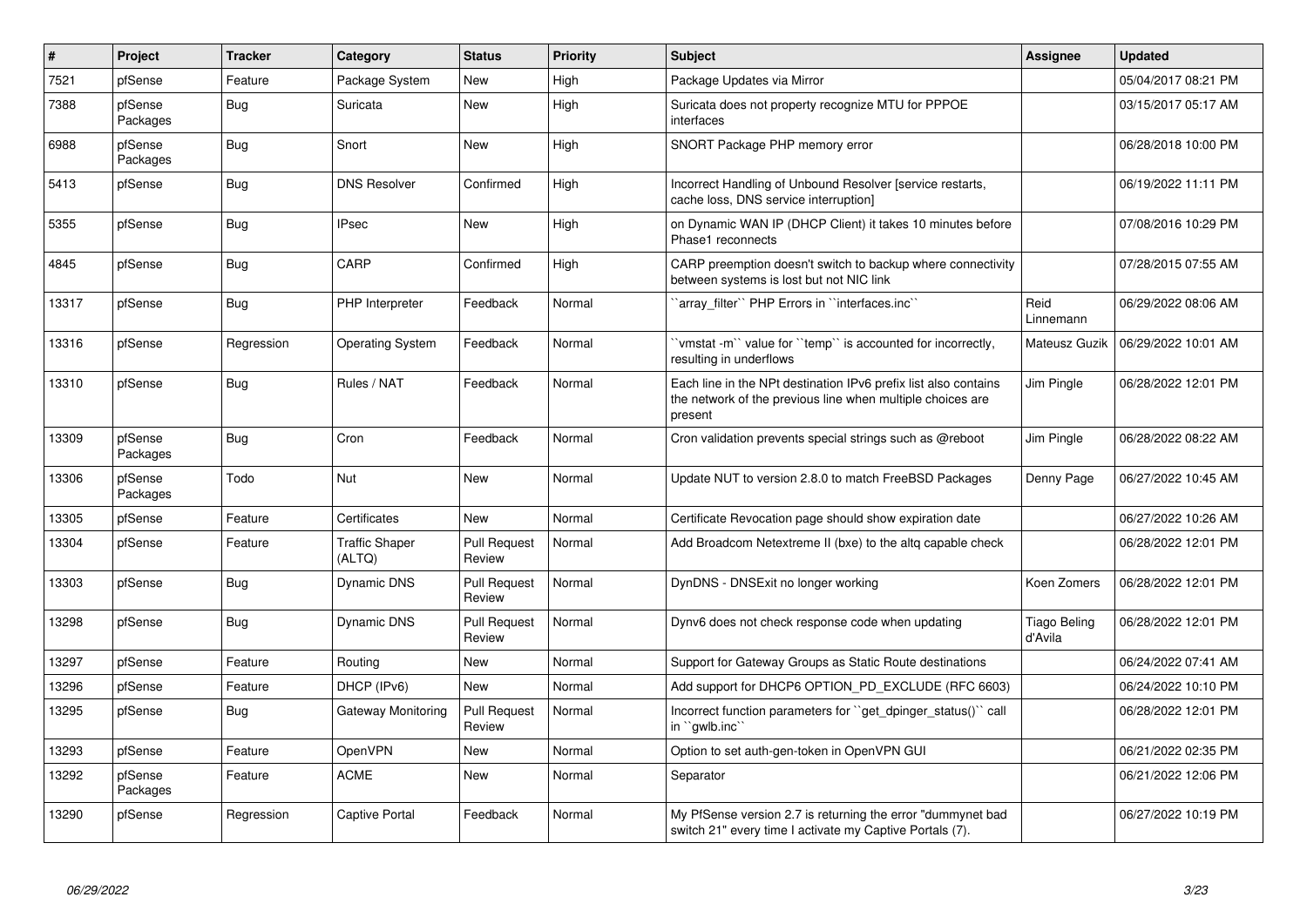| #     | Project             | <b>Tracker</b>     | Category                 | <b>Status</b>                 | <b>Priority</b> | <b>Subject</b>                                                                                  | Assignee            | <b>Updated</b>      |
|-------|---------------------|--------------------|--------------------------|-------------------------------|-----------------|-------------------------------------------------------------------------------------------------|---------------------|---------------------|
| 13288 | pfSense             | <b>Bug</b>         | Configuration<br>Backend | New                           | Normal          | Encode FreeRADIUS Custom Options                                                                |                     | 06/20/2022 10:36 AM |
| 13287 | pfSense             | Feature            | Configuration<br>Backend | New                           | Normal          | Encode OpenVPN Custom Options                                                                   |                     | 06/20/2022 10:33 AM |
| 13284 | pfSense<br>Packages | Feature            | FreeRADIUS               | New                           | Normal          | Option to define "Issuer" in OPT configuration.                                                 | Jakob<br>Nordgarden | 06/19/2022 12:10 PM |
| 13282 | pfSense Plus        | Bug                | Aliases / Tables         | New                           | Normal          | FODN Aliases Break if an Invalid Domain is Present in the<br>Chain                              | Reid<br>Linnemann   | 06/18/2022 03:12 PM |
| 13280 | pfSense             | <b>Bug</b>         | Unknown                  | New                           | Normal          | Entries duplicated in /boot/loader.conf                                                         |                     | 06/19/2022 11:11 AM |
| 13279 | pfSense             | <b>Bug</b>         | Interfaces               | New                           | Normal          | DHCP config override affects Gateway installation.                                              |                     | 06/17/2022 07:25 AM |
| 13277 | pfSense             | <b>Bug</b>         | <b>IGMP Proxy</b>        | New                           | Normal          | IGMP Proxy webConfigurator Page Always Produces Error                                           |                     | 06/16/2022 07:50 PM |
| 13276 | pfSense             | <b>Bug</b>         | <b>IGMP Proxy</b>        | New                           | Normal          | IGMP Proxy Error Message for Logging Links to System Log<br>Instead of Routing Log              |                     | 06/16/2022 07:48 PM |
| 13273 | pfSense             | Bug                | DHCP (IPv4)              | New                           | Normal          | dhclient can use conflicting recorded leases                                                    |                     | 06/14/2022 11:07 AM |
| 13270 | pfSense Docs        | <b>New Content</b> | OpenVPN                  | <b>Pull Request</b><br>Review | Normal          | OpenVPN client gateway is incorrect when the server does not<br>push routes                     | Marcos<br>Mendoza   | 06/26/2022 12:54 PM |
| 13268 | pfSense             | Todo               | Console Menu             | Ready To<br>Test              | Normal          | columns don't align nicely in console with medium-long<br>interface names                       |                     | 06/12/2022 10:32 PM |
| 13267 | pfSense             | <b>Bug</b>         | OpenVPN                  | New                           | Normal          | dpinger continues to run on OpenVPN gateway after<br>OpenVPN service is stopped.                |                     | 06/12/2022 02:49 PM |
| 13264 | pfSense             | Feature            | <b>IPsec</b>             | New                           | Normal          | IPSec Phase2 select multiple PFS key groups                                                     |                     | 06/10/2022 04:29 PM |
| 13261 | pfSense<br>Packages | Bug                | sudo                     | Feedback                      | Normal          | Input validation rejects empty "sudo" command list, but GUI<br>text says it can be empty        | Christopher<br>Cope | 06/27/2022 07:19 AM |
| 13260 | pfSense             | Feature            | Authentication           | New                           | Normal          | Add support for OpenVPN static-challenge                                                        |                     | 06/09/2022 02:04 PM |
| 13256 | pfSense             | Feature            | DHCP (IPv4)              | New                           | Normal          | Better handling of duplicate IPs in static DHCP assignments                                     |                     | 06/11/2022 04:51 PM |
| 13255 | pfSense<br>Packages | Todo               | OpenVPN Client<br>Export | New                           | Normal          | Set PKCS#12 algorithm when exporting OpenVPN ZIP or<br>Windows bundles                          | Jim Pingle          | 06/08/2022 10:37 AM |
| 13254 | pfSense             | <b>Bug</b>         | <b>DNS Resolver</b>      | New                           | Normal          | DNS resolver does not update "unbound.conf" file during link<br>down events                     |                     | 06/28/2022 12:01 PM |
| 13253 | pfSense             | <b>Bug</b>         | DHCP (IPv6)              | New                           | Normal          | 'dhcp6c' is not restarted when applying settings when<br>multiple WANs are configured for DHCP6 |                     | 06/28/2022 12:01 PM |
| 13252 | pfSense             | <b>Bug</b>         | Upgrade                  | New                           | Normal          | reduce frequency of php-fpm socket connection attempts from<br>check_reload_status              |                     | 06/12/2022 11:11 AM |
| 13249 | pfSense             | <b>Bug</b>         | Console Menu             | New                           | Normal          | Running playback comands multiple times results in PHP error                                    |                     | 06/06/2022 07:02 AM |
| 13248 | pfSense             | Regression         | DHCP (IPv6)              | New                           | Normal          | IPv6 Router Advertisements runs when config.xml does not<br>contain an entry for the interface  |                     | 06/05/2022 07:44 PM |
| 13246 | pfSense<br>Packages | Feature            | iperf                    | New                           | Normal          | iperf3 service controls do not work                                                             |                     | 06/05/2022 06:51 PM |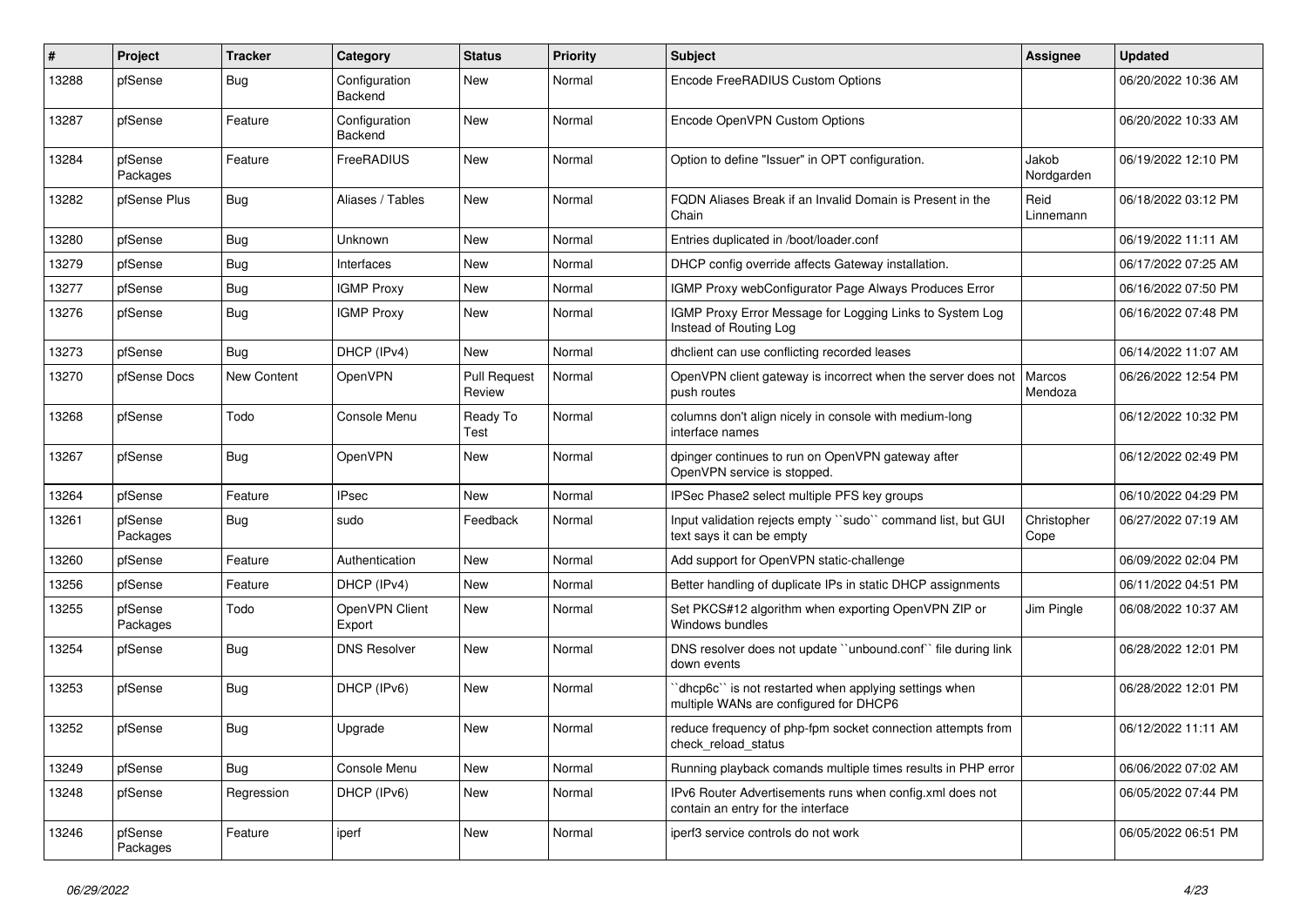| #     | Project             | Tracker     | Category              | <b>Status</b>                 | <b>Priority</b> | Subject                                                                                                                                        | <b>Assignee</b>       | <b>Updated</b>      |
|-------|---------------------|-------------|-----------------------|-------------------------------|-----------------|------------------------------------------------------------------------------------------------------------------------------------------------|-----------------------|---------------------|
| 13245 | pfSense             | Feature     | Aliases / Tables      | <b>Pull Request</b><br>Review | Normal          | Type column on Alias lists                                                                                                                     | Jim Pingle            | 06/28/2022 12:01 PM |
| 13244 | pfSense             | Feature     | Web Interface         | <b>New</b>                    | Normal          | Add help text under Timezone settings in the GUI                                                                                               |                       | 06/03/2022 01:00 PM |
| 13243 | pfSense             | <b>Bug</b>  | <b>OpenVPN</b>        | <b>Pull Request</b><br>Review | Normal          | OpenVPN status for multi-user VPN shows info icon to display<br>RADIUS rules when there are none to display                                    | Marcos<br>Mendoza     | 06/28/2022 12:01 PM |
| 13242 | pfSense             | Feature     | Gateway Monitoring    | New                           | Normal          | Enhancements to static route creation/deletion for dpinger<br>monitor IPs                                                                      |                       | 06/03/2022 11:20 AM |
| 13240 | pfSense             | <b>Bug</b>  | Rules / NAT           | <b>New</b>                    | Normal          | User is forced to pick an NPt destination IPv6 prefix length<br>even when choosing a drop-down entry which contains a<br>defined prefix length | Jim Pingle            | 06/28/2022 12:01 PM |
| 13237 | pfSense             | Bug         | DHCP (IPv6)           | New                           | Normal          | dhcp6c script cannot be executed safely                                                                                                        |                       | 06/01/2022 11:20 AM |
| 13236 | pfSense Docs        | Todo        | Products              | New                           | Normal          | Document link speed limitations with igc and ix on 6100/4100                                                                                   |                       | 05/31/2022 05:53 PM |
| 13233 | pfSense Plus        | <b>Bug</b>  | OpenVPN               | Feedback                      | Normal          | OpenVPN DCO connection fails with Auth Digest Algorithm set<br>to SHA512                                                                       |                       | 05/31/2022 03:39 PM |
| 13229 | pfSense Docs        | Todo        | Captive Portal        | Feedback                      | Normal          | Update documentation for IPFW to PF transition for Limiters<br>and Captive Portal                                                              | Jim Pingle            | 05/27/2022 03:04 PM |
| 13228 | pfSense             | <b>Bug</b>  | Interfaces            | New                           | Normal          | Recovering interface gateway may not be added back into<br>gateway groups and rules when expected                                              | Jim Pingle            | 06/28/2022 12:01 PM |
| 13226 | pfSense             | Bug         | <b>Captive Portal</b> | Confirmed                     | Normal          | Captive Portal doesn't disconnect established OpenVPN link                                                                                     | Reid<br>Linnemann     | 05/30/2022 10:38 AM |
| 13225 | pfSense             | <b>Bug</b>  | Interfaces            | New                           | Normal          | Bridges with QinQ interfaces not properly set up at boot                                                                                       | Viktor Gurov          | 06/28/2022 12:01 PM |
| 13224 | pfSense             | <b>Bug</b>  | Notifications         | New                           | Normal          | Email notification flood when UPS (NUT) and WAN send<br>notifications                                                                          |                       | 05/27/2022 01:58 AM |
| 13223 | pfSense Docs        | New Content | Routing / Gateways    | Feedback                      | Normal          | Document new gateway state killing behavior                                                                                                    | Jim Pingle            | 05/27/2022 01:59 PM |
| 13222 | pfSense             | <b>Bug</b>  | UPnP/NAT-PMP          | New                           | Normal          | CARP IP does not listen for NAT-PMP packets                                                                                                    |                       | 05/26/2022 02:28 PM |
| 13218 | pfSense             | Bug         | Interfaces            | <b>Pull Request</b><br>Review | Normal          | GIF-based interface MTU is assigned to parent interface on<br>boot when parent interface is a LAGG                                             | Viktor Gurov          | 06/28/2022 12:01 PM |
| 13217 | pfSense             | <b>Bug</b>  | DHCP (IPv4)           | New                           | Normal          | dhclient using default pid file location which does not exist                                                                                  | <b>Viktor Gurov</b>   | 05/26/2022 08:09 AM |
| 13215 | pfSense             | <b>Bug</b>  | <b>Captive Portal</b> | Assigned                      | Normal          | Allowed MAC/IP/Hostname traffic counts for authorized users                                                                                    | Reid<br>Linnemann     | 05/31/2022 05:31 PM |
| 13211 | pfSense Docs        | New Content | <b>OpenVPN</b>        | Feedback                      | Normal          | OpenVPN DCO Documentation                                                                                                                      | Jim Pingle            | 06/15/2022 10:42 AM |
| 13207 | pfSense<br>Packages | Feature     | pfBlockerNG           | New                           | Normal          | The feed column on the Alerts page is confusing                                                                                                |                       | 05/24/2022 04:56 AM |
| 13206 | pfSense Plus        | Bug         | Hardware / Drivers    | New                           | Normal          | SG-3100 LED GPIO hangs                                                                                                                         |                       | 06/11/2022 07:01 PM |
| 13205 | pfSense Docs        | New Content | Backup / Restore      | Feedback                      | Normal          | ZFS Boot Environment documentation                                                                                                             | Christian<br>McDonald | 05/31/2022 10:55 AM |
| 13202 | pfSense<br>Packages | Bug         | pfBlockerNG           | New                           | Normal          | Missing Protocols on IP Feed Groups Advanced<br>Inbound/Outbound Firewall Rule settings                                                        |                       | 05/23/2022 08:58 AM |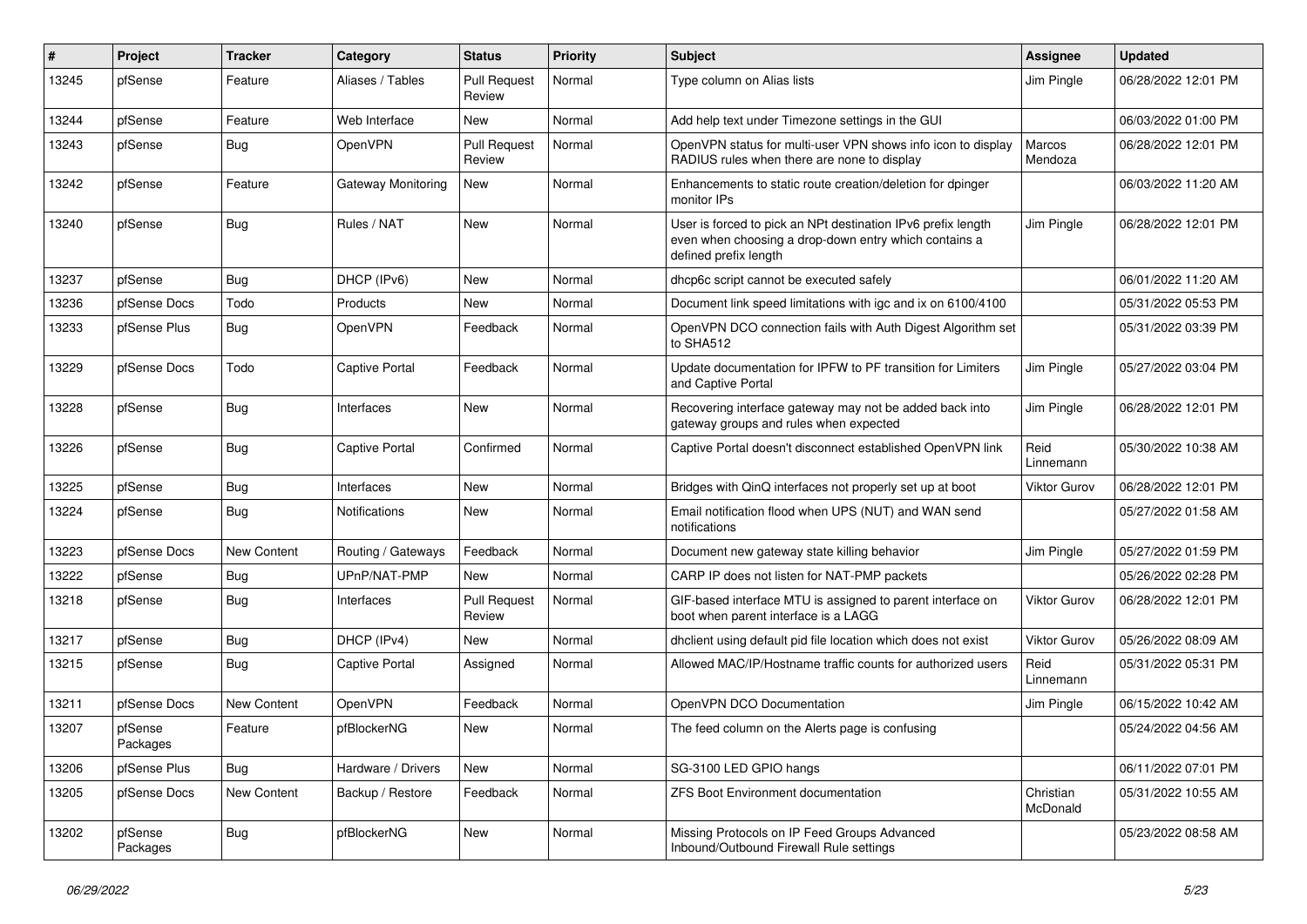| #     | Project             | <b>Tracker</b> | Category          | <b>Status</b>                 | <b>Priority</b> | <b>Subject</b>                                                                                  | <b>Assignee</b> | <b>Updated</b>      |
|-------|---------------------|----------------|-------------------|-------------------------------|-----------------|-------------------------------------------------------------------------------------------------|-----------------|---------------------|
| 13201 | pfSense<br>Packages | Feature        | pfBlockerNG       | New                           | Normal          | Add FireHol Security IP Feeds                                                                   |                 | 05/23/2022 06:34 AM |
| 13200 | pfSense<br>Packages | Feature        | pfBlockerNG       | New                           | Normal          | Custom DNS Servers for Alert settings                                                           |                 | 05/23/2022 06:16 AM |
| 13199 | pfSense<br>Packages | Feature        | pfBlockerNG       | New                           | Normal          | Feed groups should not have the first listing in the group bar                                  |                 | 05/23/2022 06:03 AM |
| 13198 | pfSense<br>Packages | Feature        | pfBlockerNG       | New                           | Normal          | Dark Theme Styling issues - Alerts White bar                                                    |                 | 05/23/2022 06:05 AM |
| 13197 | pfSense<br>Packages | Feature        | pfBlockerNG       | New                           | Normal          | Put a Single donation link and a proper patreon lin in the<br>pfBlocker Support Banner / Widget |                 | 05/23/2022 05:35 AM |
| 13196 | pfSense<br>Packages | Feature        | pfBlockerNG       | New                           | Normal          | remove NoVirusThanks feed                                                                       |                 | 05/23/2022 06:05 AM |
| 13195 | pfSense<br>Packages | Feature        | pfBlockerNG       | New                           | Normal          | Dedicated website for Feed mangement - Community Driven                                         |                 | 05/23/2022 05:22 AM |
| 13194 | pfSense<br>Packages | Bug            | pfBlockerNG       | New                           | Normal          | Remove dead Malc0de feed                                                                        |                 | 05/23/2022 05:16 AM |
| 13187 | pfSense             | Documentation  | Upgrade           | New                           | Normal          | Azure Frequently asked questions                                                                |                 | 05/20/2022 06:52 AM |
| 13167 | pfSense             | Bug            | Dynamic DNS       | New                           | Normal          | phpDynDNS: DigitalOcean ddns update fails (bad request,<br>invalid character '-' in request id) |                 | 06/16/2022 09:30 PM |
| 13165 | pfSense             | Feature        | Dashboard         | <b>Pull Request</b><br>Review | Normal          | Feat: live update for Services dashboard widget                                                 |                 | 05/15/2022 01:48 AM |
| 13160 | pfSense<br>Packages | Feature        | Status Monitoring | <b>Pull Request</b><br>Review | Normal          | Option to sort monitoring graph views                                                           |                 | 05/13/2022 12:06 PM |
| 13158 | pfSense             | Bug            | Web Interface     | New                           | Normal          | Input validation error when applying limiter changes                                            |                 | 05/14/2022 05:32 PM |
| 13156 | pfSense<br>Packages | Regression     | pfBlockerNG       | New                           | Normal          | pfBlockerNG IP block stats do not work                                                          |                 | 06/29/2022 07:00 AM |
| 13154 | pfSense<br>Packages | <b>Bug</b>     | pfBlockerNG       | Confirmed                     | Normal          | pfBlocker causing excessive CPU load                                                            |                 | 06/28/2022 01:14 PM |
| 13141 | pfSense<br>Packages | <b>Bug</b>     | squidguard        | New                           | Normal          | wrong page squidguard block                                                                     |                 | 05/09/2022 05:33 PM |
| 13138 | pfSense<br>Packages | Feature        | pfBlockerNG       | New                           | Normal          | DNS over HTTPS/TLS Blocking should be removed from<br>SafeSearch                                |                 | 05/07/2022 02:52 AM |
| 13137 | pfSense<br>Packages | Feature        | pfBlockerNG       | New                           | Normal          | ckuethe/doh-blocklist.txt add to DoH feeds                                                      |                 | 05/07/2022 02:39 AM |
| 13136 | pfSense<br>Packages | Feature        | pfBlockerNG       | New                           | Normal          | Add crypt0rr DNS-over-HTTPS (DOH) provider list feeds                                           |                 | 05/07/2022 02:27 AM |
| 13135 | pfSense<br>Packages | Feature        | pfBlockerNG       | New                           | Normal          | Add dibdot DoH-IP-blocklists feeds                                                              | Viktor Gurov    | 05/08/2022 01:50 AM |
| 13132 | pfSense             | <b>Bug</b>     | Backup / Restore  | New                           | Normal          | Two SSHDATA Sections in Restored Config Breaks Unit                                             | Jim Pingle      | 06/29/2022 07:53 AM |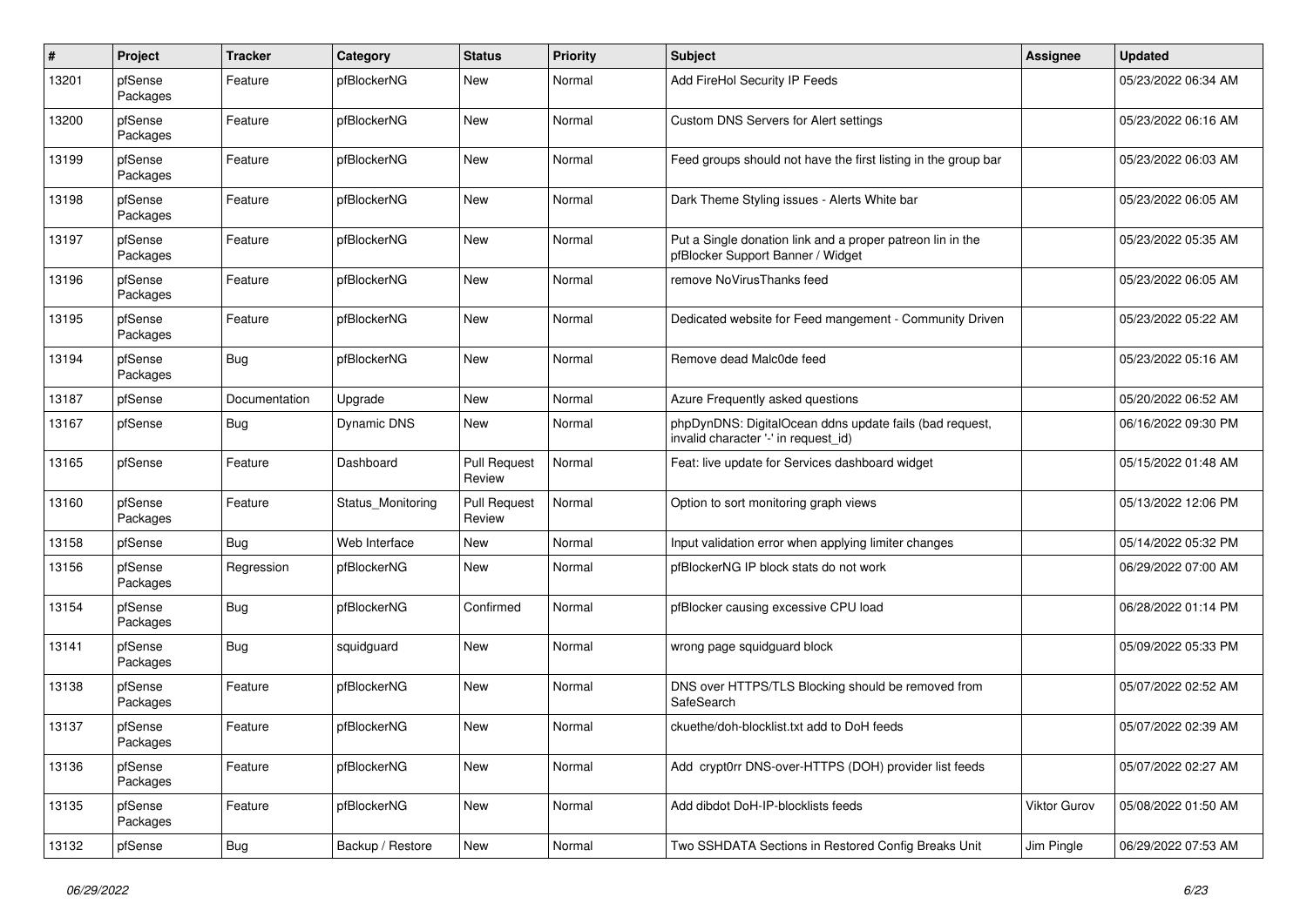| #     | Project             | <b>Tracker</b> | Category                   | <b>Status</b>                 | <b>Priority</b> | Subject                                                                                                                                 | <b>Assignee</b>       | <b>Updated</b>      |
|-------|---------------------|----------------|----------------------------|-------------------------------|-----------------|-----------------------------------------------------------------------------------------------------------------------------------------|-----------------------|---------------------|
| 13128 | pfSense<br>Packages | <b>Bug</b>     | Zabbix                     | New                           | Normal          | Zabbix Agent 6: HA Server Setup                                                                                                         |                       | 05/05/2022 01:55 AM |
| 13124 | pfSense             | Feature        | Web Interface              | <b>Pull Request</b><br>Review | Normal          | Option to wait for interface selection before displaying firewall<br>rules                                                              |                       | 06/28/2022 12:01 PM |
| 13115 | pfSense<br>Packages | <b>Bug</b>     | WireGuard                  | Feedback                      | Normal          | WireGuard panic due to KBI changes in ""udp_tun_func_t()"                                                                               | Christian<br>McDonald | 05/15/2022 10:47 AM |
| 13114 | pfSense<br>Packages | Bug            | <b>BIND</b>                | Feedback                      | Normal          | BIND calls rndc in rc stop when named is not running                                                                                    | <b>Stuart Wyatt</b>   | 05/04/2022 12:41 PM |
| 13108 | pfSense Docs        | Todo           | Installation /<br>Upgrades | New                           | Normal          | ZFS filesystem implications                                                                                                             | Jim Pingle            | 04/27/2022 03:18 PM |
| 13102 | pfSense             | Bug            | IPsec                      | New                           | Normal          | Deleting an IPSec tunnel doesn't destroy the SA<br>(SADs/SPDs), causes crash in status_ipsec.php                                        | Viktor Gurov          | 06/28/2022 12:01 PM |
| 13096 | pfSense<br>Packages | Feature        | Snort                      | Feedback                      | Normal          | Improve robustness of Snort Rules Update Log size limitation<br>logic                                                                   | <b>Bill Meeks</b>     | 04/25/2022 12:22 PM |
| 13095 | pfSense<br>Packages | Bug            | Snort                      | Feedback                      | Normal          | Snort VRT change in Shared Object Rules path name results<br>in failure to extract and update Snort Shared Object Rules<br>when enabled | <b>Bill Meeks</b>     | 04/25/2022 12:22 PM |
| 13094 | pfSense             | Feature        | Packet Capture             | <b>Pull Request</b><br>Review | Normal          | Allow packet capture filtering in tagged packets                                                                                        | Marcos<br>Mendoza     | 04/24/2022 06:06 PM |
| 13093 | pfSense             | Bug            | Authentication             | In Progress                   | Normal          | LDAP authentication fails with extended query and RFC2307<br>group lookups enabled                                                      | Chris Linstruth       | 06/28/2022 06:09 PM |
| 13091 | pfSense             | Feature        | OpenVPN                    | New                           | Normal          | RFE: Ability to specify the order of OpenVPN Authentication<br>servers                                                                  |                       | 04/22/2022 04:30 PM |
| 13090 | pfSense             | Bug            | OpenVPN                    | New                           | Normal          | OpenVPN: do not use legacy deprecated netbios settings                                                                                  | Jim Pingle            | 04/22/2022 11:19 AM |
| 13089 | pfSense             | Bug            | OpenVPN                    | New                           | Normal          | OpenVPN: fix some netbios options were preserved even if teh<br>Netbios option was unchecked                                            | Jim Pingle            | 04/22/2022 11:06 AM |
| 13088 | pfSense             | Bug            | OpenVPN                    | New                           | Normal          | OpenVPN Client Overrides: properly hide/show form fields                                                                                | Jim Pingle            | 06/08/2022 09:15 AM |
| 13087 | pfSense             | Bug            | OpenVPN                    | New                           | Normal          | OpenVPN Server: hide WINS servers list when netbios option<br>is unchecked while WINS servers is checked                                |                       | 04/22/2022 10:29 AM |
| 13085 | pfSense             | Feature        | OpenVPN                    | <b>Pull Request</b><br>Review | Normal          | OpenVPN: expose NBDD servers in GUI + fix GUI bugs                                                                                      | Jim Pingle            | 04/22/2022 11:09 AM |
| 13076 | pfSense             | Bug            | Gateway Monitoring         | New                           | Normal          | Marking a gateway as down does not affect IPsec entries<br>using gateway groups                                                         |                       | 06/28/2022 12:01 PM |
| 13074 | pfSense Plus        | <b>Bug</b>     | Cryptographic<br>Modules   | New                           | Normal          | AES-GCM with SafeXcel on Netgate 2100 causes MBUF<br>overload                                                                           |                       | 06/12/2022 11:14 AM |
| 13073 | pfSense<br>Packages | <b>Bug</b>     | Squid                      | New                           | Normal          | ClamAV - clamd dies with high CPU load and thus the C-ICAP<br>of squid-reverse proxy causes http:500 errors                             |                       | 04/19/2022 05:38 AM |
| 13068 | pfSense             | <b>Bug</b>     | Aliases / Tables           | New                           | Normal          | Error loading rules when URL Table IPs content is empty                                                                                 |                       | 04/17/2022 09:07 PM |
| 13067 | pfSense             | <b>Bug</b>     | <b>FilterDNS</b>           | New                           | Normal          | filterdns resolve interval is twice the intended value                                                                                  |                       | 04/17/2022 07:45 PM |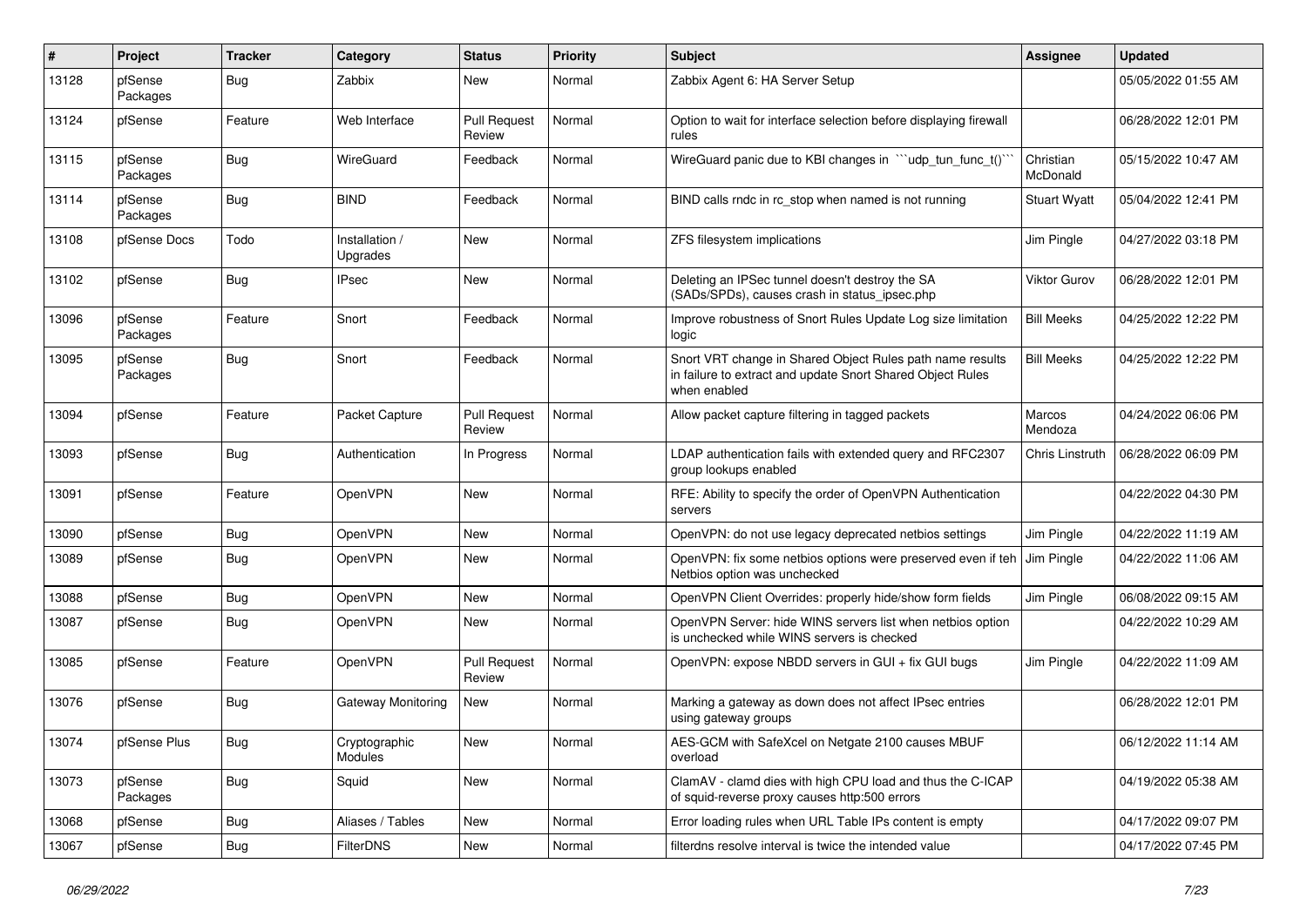| #     | Project             | <b>Tracker</b> | Category                        | <b>Status</b>                 | <b>Priority</b> | Subject                                                                                                            | Assignee            | <b>Updated</b>      |
|-------|---------------------|----------------|---------------------------------|-------------------------------|-----------------|--------------------------------------------------------------------------------------------------------------------|---------------------|---------------------|
| 13063 | pfSense<br>Packages | Feature        | Cellular                        | <b>Pull Request</b><br>Review | Normal          | Cellular package shall support more modems and NMEA port                                                           |                     | 05/06/2022 02:38 PM |
| 13058 | pfSense             | Todo           | Rules / NAT                     | New                           | Normal          | Add static routes and directly connected networks back to<br>policy route negation rules                           |                     | 04/13/2022 08:05 AM |
| 13054 | pfSense             | Feature        | Package System                  | New                           | Normal          | Package plugin hook for web server configuration stanzas                                                           | Jim Pingle          | 04/12/2022 03:04 PM |
| 13053 | pfSense<br>Packages | Bug            | <b>ACME</b>                     | New                           | Normal          | LoopiaAPI error handling                                                                                           |                     | 05/05/2022 10:58 AM |
| 13051 | pfSense             | <b>Bug</b>     | <b>Traffic Shaper</b><br>(ALTQ) | New                           | Normal          | Firewall traffic shaper by interface selection unknow                                                              |                     | 04/12/2022 07:03 AM |
| 13046 | pfSense             | Bug            | Rules / NAT                     | New                           | Normal          | Floating rule applied to IPv6 interface with a SLAAC DHCPv6<br>gateway reports error on boot                       |                     | 04/11/2022 09:50 AM |
| 13045 | pfSense<br>Packages | Bug            | WireGuard                       | New                           | Normal          | Firewall floating rules ignore WireGuard traffic                                                                   |                     | 04/11/2022 09:40 AM |
| 13044 | pfSense<br>Packages | Feature        | Mail report                     | <b>New</b>                    | Normal          | Customized reporting                                                                                               |                     | 04/11/2022 09:22 AM |
| 13043 | pfSense<br>Packages | <b>Bug</b>     | WireGuard                       | <b>New</b>                    | Normal          | OSPF over Wireguard interface doesn't populate neighbors<br>after reboot                                           |                     | 04/11/2022 09:22 AM |
| 13039 | pfSense<br>Packages | Feature        | AWS VPC                         | New                           | Normal          | Handle transit gateway VPNs in the AWS VPN wizard                                                                  |                     | 04/11/2022 07:31 AM |
| 13034 | pfSense<br>Packages | Bug            | Zabbix                          | Feedback                      | Normal          | Zabbix6 Agent and Proxy fail to set the PSK from the web GUI<br>in its conf files                                  | <b>Viktor Gurov</b> | 04/06/2022 11:59 AM |
| 13022 | pfSense<br>Packages | <b>Bug</b>     | haproxy                         | Feedback                      | Normal          | HAProxy - Sub Frontends ignore Client verification CA<br>certificates                                              |                     | 04/06/2022 12:55 PM |
| 13020 | pfSense Docs        | Todo           | Firewall Rules                  | New                           | Normal          | easyrule command documentation should document<br>permissible wildcards                                            | Jim Pingle          | 04/04/2022 08:01 AM |
| 13018 | pfSense<br>Packages | Bug            | pfBlockerNG                     | New                           | Normal          | TLD and DNSBL Safesearch DOH conflict disables TLD block<br>when conflicting DOH FQDN is deselected or whitelisted |                     | 04/01/2022 05:59 PM |
| 13017 | pfSense             | Feature        | Packet Capture                  | New                           | Normal          | Packet capture: add preview results while capture is running                                                       |                     | 04/09/2022 11:08 AM |
| 13016 | pfSense Docs        | New Content    | Virtualization                  | New                           | Normal          | Workaround for bandwith issues since 2.6 when installed in<br>Hyper-V                                              |                     | 04/01/2022 01:06 PM |
| 13014 | pfSense             | Bug            | <b>IPsec</b>                    | New                           | Normal          | Charon.vici can get in a bad state                                                                                 | Mateusz Guzik       | 06/28/2022 12:01 PM |
| 13009 | pfSense             | Feature        | OpenVPN                         | <b>New</b>                    | Normal          | Add option for multiple remote addresses to OpenVPN Client                                                         |                     | 03/31/2022 12:42 PM |
| 13003 | pfSense             | Bug            | Hardware / Drivers              | New                           | Normal          | Malicious Driver Detection event on ixl driver                                                                     |                     | 06/25/2022 05:00 PM |
| 13002 | pfSense<br>Packages | Regression     | <b>BIND</b>                     | Feedback                      | Normal          | BIND 9.16_13 could not find existing DNSSEC keys at<br>/cf/named/etc/namedb/keys due to directory change           | <b>Viktor Gurov</b> | 03/31/2022 12:14 PM |
| 12982 | pfSense<br>Packages | Bug            | <b>FreeRADIUS</b>               | New                           | Normal          | FreeRadius RadReply table entries missing from pf                                                                  |                     | 06/19/2022 05:38 PM |
| 12980 | pfSense Docs        | Todo           | OpenVPN                         | Feedback                      | Normal          | Add warnings against OpenVPN Shared Key mode                                                                       | Jim Pingle          | 03/24/2022 02:11 PM |
| 12978 | pfSense Docs        | Correction     | Monitoring                      | New                           | Normal          | Correction to iftop section of Monitoring Bandwidth Usage                                                          | Jim Pingle          | 03/23/2022 11:18 AM |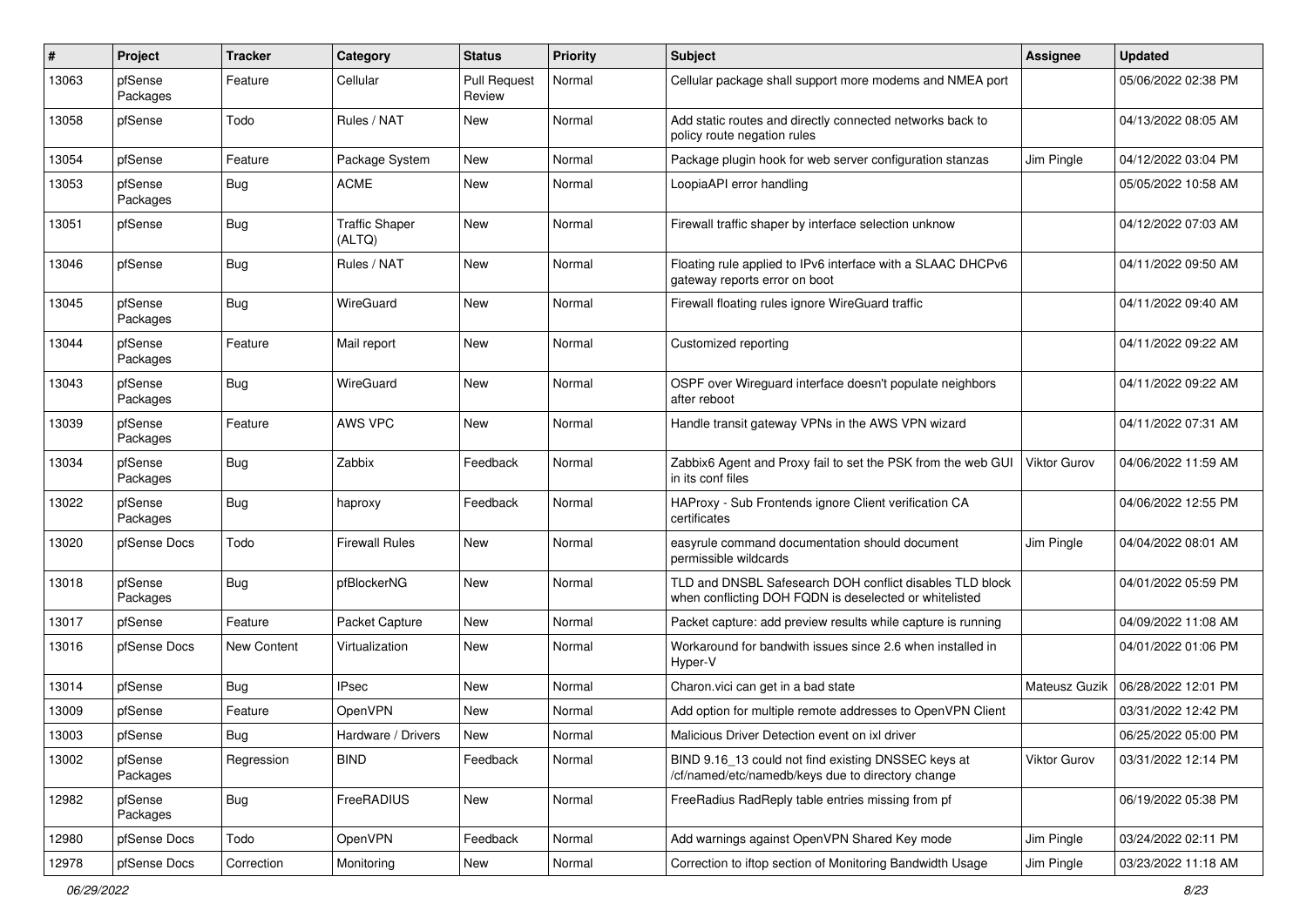| #     | Project             | <b>Tracker</b> | Category                                 | <b>Status</b>                 | <b>Priority</b> | <b>Subject</b>                                                                                        | <b>Assignee</b>       | <b>Updated</b>      |
|-------|---------------------|----------------|------------------------------------------|-------------------------------|-----------------|-------------------------------------------------------------------------------------------------------|-----------------------|---------------------|
| 12974 | pfSense Plus        | <b>Bug</b>     | Installer                                | New                           | Normal          | Typing anything into 1100/2100 recovery installer causes<br>process to stop                           |                       | 06/05/2022 04:10 PM |
| 12965 | pfSense<br>Packages | Bug            | <b>FRR</b>                               | <b>Pull Request</b><br>Review | Normal          | FRR BFD peer configuration is handled incorrectly in some<br>cases                                    | <b>Viktor Gurov</b>   | 03/22/2022 08:04 AM |
| 12963 | pfSense<br>Packages | Feature        | Nmap                                     | Feedback                      | Normal          | Run nmap scans in the background                                                                      | Jim Pingle            | 06/06/2022 06:55 PM |
| 12960 | pfSense             | <b>Bug</b>     | Installer                                | New                           | Normal          | VGA installer image defaults to serial console, serial console is<br>default in GUI settings          |                       | 06/28/2022 12:01 PM |
| 12959 | pfSense             | Bug            | DHCP (IPv4)                              | Feedback                      | Normal          | dhcplease process wrongly update host file if client-hostname<br>is empty                             |                       | 03/28/2022 10:26 AM |
| 12956 | pfSense<br>Packages | Bug            | Suricata                                 | Confirmed                     | Normal          | suricata fails to use pcre in SID management (e.g.<br>dropsid.conf)                                   |                       | 04/05/2022 12:52 PM |
| 12951 | pfSense<br>Packages | <b>Bug</b>     | <b>FRR</b>                               | Feedback                      | Normal          | FRR cannot remove IPv6 routes                                                                         |                       | 03/22/2022 09:24 PM |
| 12950 | pfSense             | <b>Bug</b>     | Routing                                  | New                           | Normal          | OpenVPN as default gateway does not get set at boot time                                              |                       | 04/09/2022 05:46 PM |
| 12947 | pfSense             | <b>Bug</b>     | DHCP (IPv6)                              | <b>Pull Request</b><br>Review | Normal          | DHCP6 client does not take any action if the interface IPv6<br>address changes during renewal         |                       | 06/28/2022 12:01 PM |
| 12942 | pfSense             | <b>Bug</b>     | Gateways                                 | New                           | Normal          | Code to kill states for old gateway when reconnecting an<br>interface is incorrect                    | Jim Pingle            | 06/28/2022 12:01 PM |
| 12938 | pfSense             | Bug            | IPv6 Router<br>Advertisements<br>(RADVD) | New                           | Normal          | MaxRtrAdvInterval would allow stale DNS servers to be<br>deleted faster                               |                       | 03/12/2022 09:37 AM |
| 12927 | pfSense             | Bug            | OpenVPN                                  | <b>New</b>                    | Normal          | OpenVPN with OCSP enabled allows connections with<br>revoked certificates                             |                       | 03/24/2022 08:22 AM |
| 12926 | pfSense             | Bug            | Interfaces                               | Feedback                      | Normal          | Changing LAGG type on CARP interfaces makes VIPs go to<br>an "init" State                             |                       | 03/10/2022 10:52 AM |
| 12924 | pfSense<br>Packages | Bug            | WireGuard                                | <b>New</b>                    | Normal          | DNS Resolver WireGuard ACL Inconsistency                                                              | Christian<br>McDonald | 04/10/2022 10:36 AM |
| 12922 | pfSense             | Bug            | DHCP (IPv4)                              | New                           | Normal          | Classless static routes received on DHCP WAN can override<br>chosen default gateway                   |                       | 03/28/2022 10:08 AM |
| 12920 | pfSense             | <b>Bug</b>     | Gateway Monitoring                       | <b>Pull Request</b><br>Review | Normal          | Gateway behavior differs when the gateway does not exist in<br>config.xml                             | Viktor Gurov          | 06/28/2022 12:01 PM |
| 12918 | pfSense<br>Packages | Feature        | pfBlockerNG                              | New                           | Normal          | pfBlockerNG-devel changes from xmlrpc sync do not take<br>effect immediately                          |                       | 03/07/2022 02:29 PM |
| 12916 | pfSense<br>Packages | <b>Bug</b>     | pfBlockerNG                              | New                           | Normal          | pfBlockerNG-devel cron job does not trigger xmlrpc sync                                               | <b>Viktor Gurov</b>   | 04/11/2022 12:55 PM |
| 12909 | pfSense<br>Packages | Feature        | Suricata                                 | New                           | Normal          | Convert Suricata GeoIP Lookup feature on ALERTS tab to use<br>local GeoIP2 database                   | Viktor Gurov          | 03/07/2022 08:28 AM |
| 12907 | pfSense<br>Packages | <b>Bug</b>     | PIMD                                     | Feedback                      | Normal          | PIMD: Nonexistent interfaces should be hidden/disabled in<br>pimd.conf before bringing up the service |                       | 03/07/2022 03:51 PM |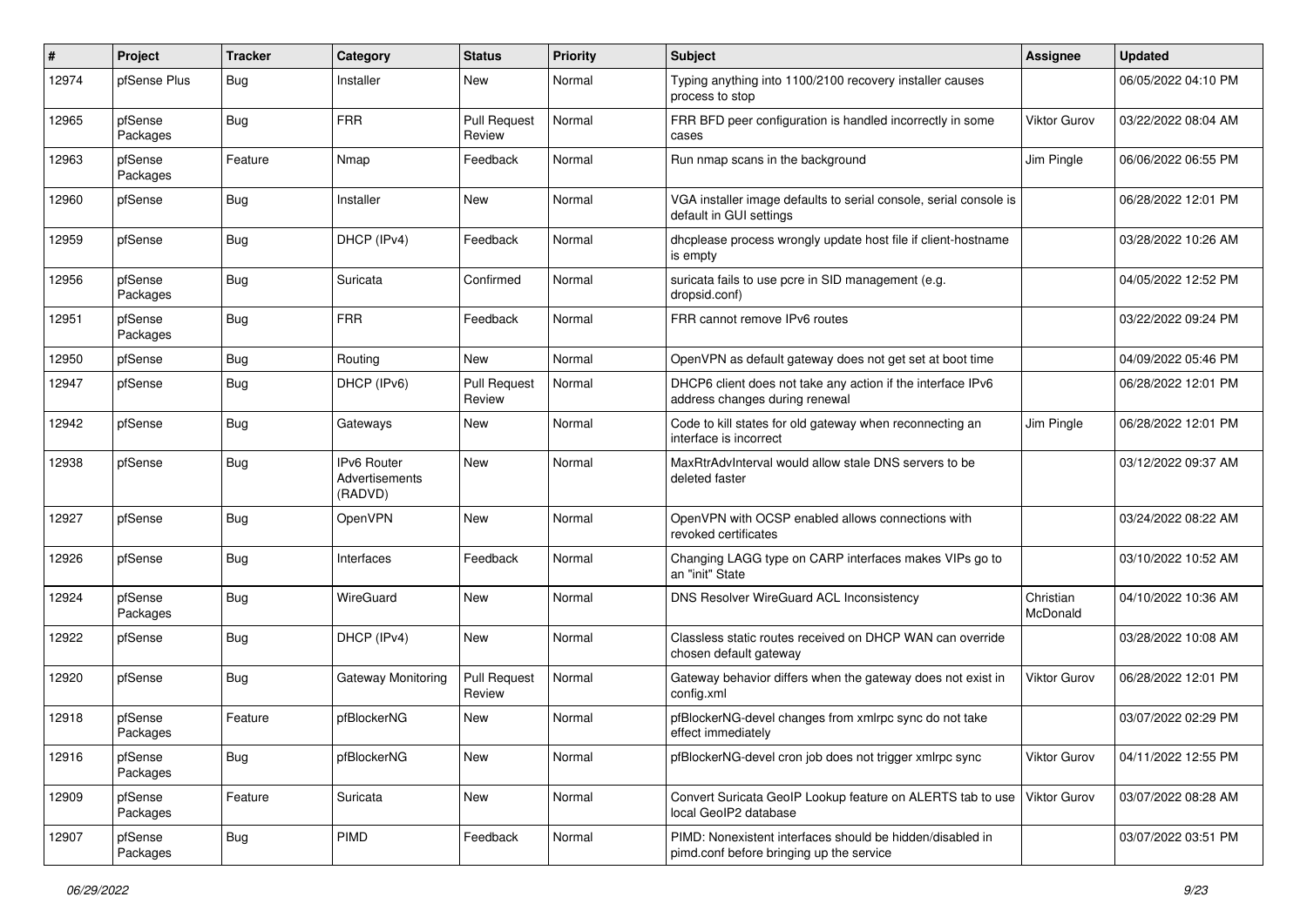| ∦     | Project             | <b>Tracker</b> | Category                            | <b>Status</b> | <b>Priority</b> | <b>Subject</b>                                                                                 | Assignee            | <b>Updated</b>      |
|-------|---------------------|----------------|-------------------------------------|---------------|-----------------|------------------------------------------------------------------------------------------------|---------------------|---------------------|
| 12905 | pfSense             | <b>Bug</b>     | Web Interface                       | New           | Normal          | Add VLAN Re-assignment to Import Interface Mismatch<br>Wizard                                  |                     | 03/07/2022 08:05 AM |
| 12903 | pfSense             | Feature        | Notifications                       | New           | Normal          | alternative authentication methods for email notifications?                                    |                     | 03/07/2022 07:52 AM |
| 12899 | pfSense<br>Packages | <b>Bug</b>     | Suricata                            | New           | Normal          | Suricata doesn't honor Pass List                                                               |                     | 03/04/2022 01:22 PM |
| 12889 | pfSense<br>Packages | Feature        | <b>FRR</b>                          | New           | Normal          | FRR GUI add set ipv6 next-hop global                                                           |                     | 03/02/2022 06:10 AM |
| 12888 | pfSense             | <b>Bug</b>     | Rules / NAT                         | New           | Normal          | pfSense sends un-NATed packets during OpenVPN startup                                          |                     | 03/01/2022 03:13 PM |
| 12883 | pfSense Docs        | Todo           | <b>DNS</b>                          | New           | Normal          | Feedback on Services - DNS Resolver - Host Overrides                                           |                     | 02/28/2022 07:54 PM |
| 12882 | pfSense<br>Packages | Feature        | pfBlockerNG                         | Feedback      | Normal          | Add the option to specify CURLOPT_INTERFACE in<br>pfBlockerNG IPv4/IPv6 lists                  |                     | 03/24/2022 11:16 AM |
| 12878 | pfSense             | <b>Bug</b>     | <b>Traffic Shaper</b><br>(ALTQ)     | Incomplete    | Normal          | Traffic shaping by interface, route queue bandwidth inbound,<br>out by a large factor.         |                     | 06/06/2022 07:03 AM |
| 12877 | pfSense             | <b>Bug</b>     | Dynamic DNS                         | Feedback      | Normal          | Cloudflare DynDNS fails to update more than two addresses                                      |                     | 05/29/2022 06:56 PM |
| 12875 | pfSense             | <b>Bug</b>     | Package System                      | New           | Normal          | Import zabbix-agent6 and zabbix-proxy6 from FreeBSD Ports                                      |                     | 05/28/2022 06:50 PM |
| 12874 | pfSense             | Feature        | OpenVPN                             | New           | Normal          | OpenVPN RADIUS Framed-Pool                                                                     |                     | 02/25/2022 02:24 PM |
| 12869 | pfSense<br>Packages | <b>Bug</b>     | <b>BIND</b>                         | Feedback      | Normal          | Bind DNS Package AAAA filtering Broken on new ZFS Installs                                     | <b>Viktor Gurov</b> | 03/09/2022 12:38 PM |
| 12865 | pfSense<br>Packages | Todo           | <b>RRD Summary</b>                  | Feedback      | Normal          | <b>RRD Summary improvements</b>                                                                | <b>Viktor Gurov</b> | 03/04/2022 12:20 PM |
| 12861 | pfSense Docs        | Correction     | Hardware                            | New           | Normal          | pfSense hardware tuning guide references obsolete interface<br>loader variable & buffer limits |                     | 02/23/2022 05:31 PM |
| 12860 | pfSense<br>Packages | Feature        | New Package<br>Request              | New           | Normal          | add mmc-utils package to all images                                                            |                     | 02/24/2022 07:18 AM |
| 12859 | pfSense<br>Packages | Feature        | Zabbix                              | New           | Normal          | Add Zabbix 6.0 LTS (agent and proxy) packages                                                  |                     | 02/23/2022 07:11 AM |
| 12857 | pfSense             | <b>Bug</b>     | Gateways                            | New           | Normal          | Firewall gateway goes away when making changes to Bridge0<br>device                            |                     | 02/27/2022 11:20 AM |
| 12849 | pfSense             | <b>Bug</b>     | <b>Operating System</b>             | New           | Normal          | pfsync kernel crash on reboot                                                                  | Mateusz Guzik       | 02/22/2022 02:02 PM |
| 12848 | pfSense             | Feature        | Dynamic DNS                         | New           | Normal          | Evaluation of the DynDNS "Result Match" string                                                 |                     | 02/22/2022 02:01 AM |
| 12845 | pfSense<br>Packages | <b>Bug</b>     | softflowd                           | New           | Normal          | softflowd wrong vlan tag                                                                       |                     | 02/21/2022 10:40 AM |
| 12829 | pfSense             | Bug            | <b>Traffic Shaper</b><br>(Limiters) | Feedback      | Normal          | Dummynet kernel module fails to load after upgrade.                                            |                     | 03/17/2022 09:26 AM |
| 12828 | pfSense             | <b>Bug</b>     | Wireless                            | New           | Normal          | pfSense keeps crashing (Fatal trap 12: page fault while in<br>kernel mode)                     |                     | 02/21/2022 07:55 AM |
| 12823 | pfSense             | <b>Bug</b>     | DHCP (IPv6)                         | New           | Normal          | Multiple DHCP6 WAN connections PPPoE interface 'defached'<br>status                            |                     | 02/18/2022 05:39 AM |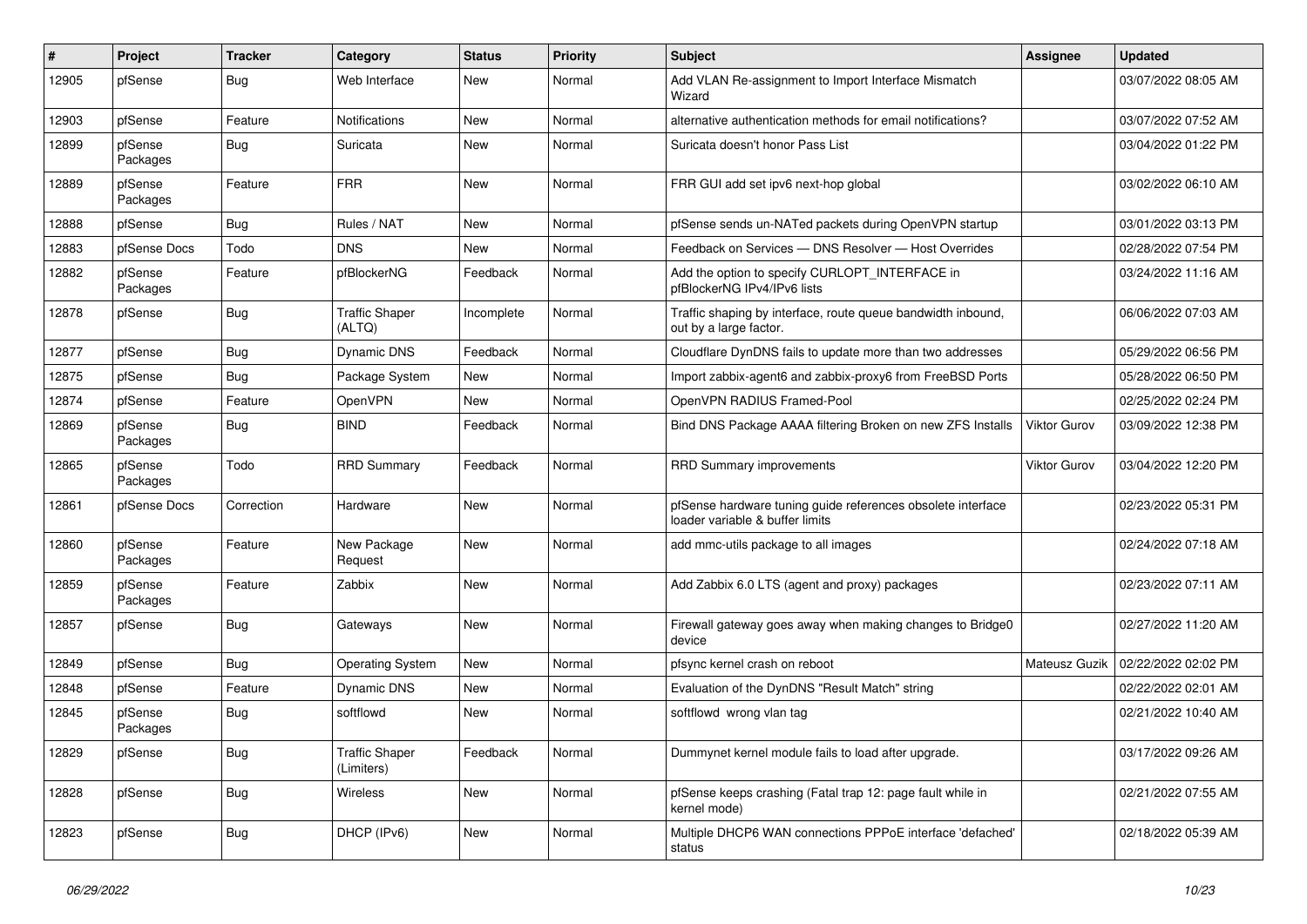| $\vert$ # | Project             | <b>Tracker</b> | Category              | <b>Status</b>                 | <b>Priority</b> | Subject                                                                                                                                                                 | <b>Assignee</b>       | <b>Updated</b>      |
|-----------|---------------------|----------------|-----------------------|-------------------------------|-----------------|-------------------------------------------------------------------------------------------------------------------------------------------------------------------------|-----------------------|---------------------|
| 12822     | pfSense<br>Packages | Bug            | pfBlockerNG           | New                           | Normal          | IPv4 Source ASN format not working                                                                                                                                      |                       | 02/18/2022 10:47 AM |
| 12821     | pfSense             | Regression     | Hardware / Drivers    | Confirmed                     | Normal          | Intel e1000 driver (em & igb) cannot pass VLAN0 tagged<br>packets                                                                                                       |                       | 06/05/2022 08:23 AM |
| 12812     | pfSense<br>Packages | Feature        | arpwatch              | New                           | Normal          | Would it be helpful if the FreeBSD net-mgmt/arpwatch port had<br>an option to use mail/dma for mail delivery?                                                           |                       | 02/16/2022 06:09 PM |
| 12811     | pfSense             | Bug            | Gateway Monitoring    | New                           | Normal          | Services are not restarted when PPP interfaces connect                                                                                                                  | Jim Pingle            | 06/28/2022 12:01 PM |
| 12806     | pfSense<br>Packages | Todo           | node_exporter         | New                           | Normal          | Update node exporter to 1.3.1                                                                                                                                           |                       | 02/15/2022 05:26 PM |
| 12797     | pfSense             | Bug            | UPnP/NAT-PMP          | New                           | Normal          | UPnP+STUN forms invalid outbound NAT rules using the<br>external address discovered from STUN                                                                           |                       | 02/15/2022 01:01 PM |
| 12796     | pfSense             | Bug            | Upgrade               | Confirmed                     | Normal          | 2.5.2 -> 2.6.0 upgrade segfaults if certain packages are<br>installed.                                                                                                  |                       | 05/24/2022 07:43 AM |
| 12791     | pfSense Docs        | New Content    | <b>Diagnostics</b>    | New                           | Normal          | Diagnostic Information for Support (pfSense)                                                                                                                            |                       | 02/13/2022 08:49 PM |
| 12787     | pfSense Docs        | Todo           | <b>IPsec</b>          | New                           | Normal          | Feedback on pfSense Configuration Recipes - Routing<br>Internet Traffic Through a Site-to-Site IPsec Tunnel                                                             |                       | 02/11/2022 11:28 PM |
| 12782     | pfSense             | Todo           | Build / Release       | New                           | Normal          | Disable compatibility flag                                                                                                                                              | <b>Brad Davis</b>     | 06/28/2022 12:01 PM |
| 12774     | pfSense             | Bug            | Backup / Restore      | New                           | Normal          | Picture widget image is not saved in backup                                                                                                                             |                       | 04/04/2022 04:48 AM |
| 12770     | pfSense Docs        | Todo           | <b>Firewall Rules</b> | <b>Pull Request</b><br>Review | Normal          | Feedback on Firewall - Configuring firewall rules                                                                                                                       |                       | 06/27/2022 07:42 AM |
| 12768     | pfSense             | Feature        | Upgrade               | New                           | Normal          | pfSense-repo: Make sure default config file exists                                                                                                                      |                       | 06/28/2022 12:01 PM |
| 12767     | pfSense<br>Packages | Bug            | Avahi                 | New                           | Normal          | Package radavahi-daemon does does not exist in current<br>pfSense version and it has been removed"" message on<br>pfSense 2.7 restore                                   |                       | 02/07/2022 11:28 AM |
| 12764     | pfSense             | Bug            | Gateways              | New                           | Normal          | VTI gateway status is pending after assigning the VTI interface                                                                                                         |                       | 02/07/2022 05:41 AM |
| 12762     | pfSense             | Bug            | <b>IPsec</b>          | New                           | Normal          | IPsec keep alive check ignores Child SA Start Action                                                                                                                    | <b>Viktor Gurov</b>   | 02/07/2022 11:21 AM |
| 12760     | pfSense<br>Packages | <b>Bug</b>     | WireGuard             | New                           | Normal          | Link-local addresses disallowed on Wireguard interfaces                                                                                                                 | Christian<br>McDonald | 02/07/2022 03:50 AM |
| 12756     | pfSense Docs        | Todo           | WireGuard             | New                           | Normal          | Feedback on pfSense Configuration Recipes - WireGuard<br>Remote Access VPN Configuration Example                                                                        | Christian<br>McDonald | 05/31/2022 11:42 AM |
| 12751     | pfSense<br>Packages | <b>Bug</b>     | <b>FRR</b>            | New                           | Normal          | Improve FRR route restoration after gateway events                                                                                                                      |                       | 02/06/2022 11:07 PM |
| 12748     | pfSense<br>Packages | Feature        | Suricata              | New                           | Normal          | Suricata blocked page timestamp breakout to it's own sortable<br>column                                                                                                 |                       | 02/01/2022 12:06 PM |
| 12747     | pfSense             | <b>Bug</b>     | Logging               | New                           | Normal          | System log is filled by sshguard                                                                                                                                        |                       | 05/03/2022 03:08 AM |
| 12742     | pfSense<br>Packages | <b>Bug</b>     | FreeRADIUS            | Feedback                      | Normal          | freeRADIUS virtual-server-default: modules dailycounter,<br>monthlycounter, noresetcounter, expire_on_login in authorize<br>section prevent virtual server from loading |                       | 03/01/2022 12:45 PM |
| 12740     | pfSense             | Bug            | FreeBSD               | Incomplete                    | Normal          | panic: esp_input_cb: Unexpected address family                                                                                                                          |                       | 01/27/2022 01:19 PM |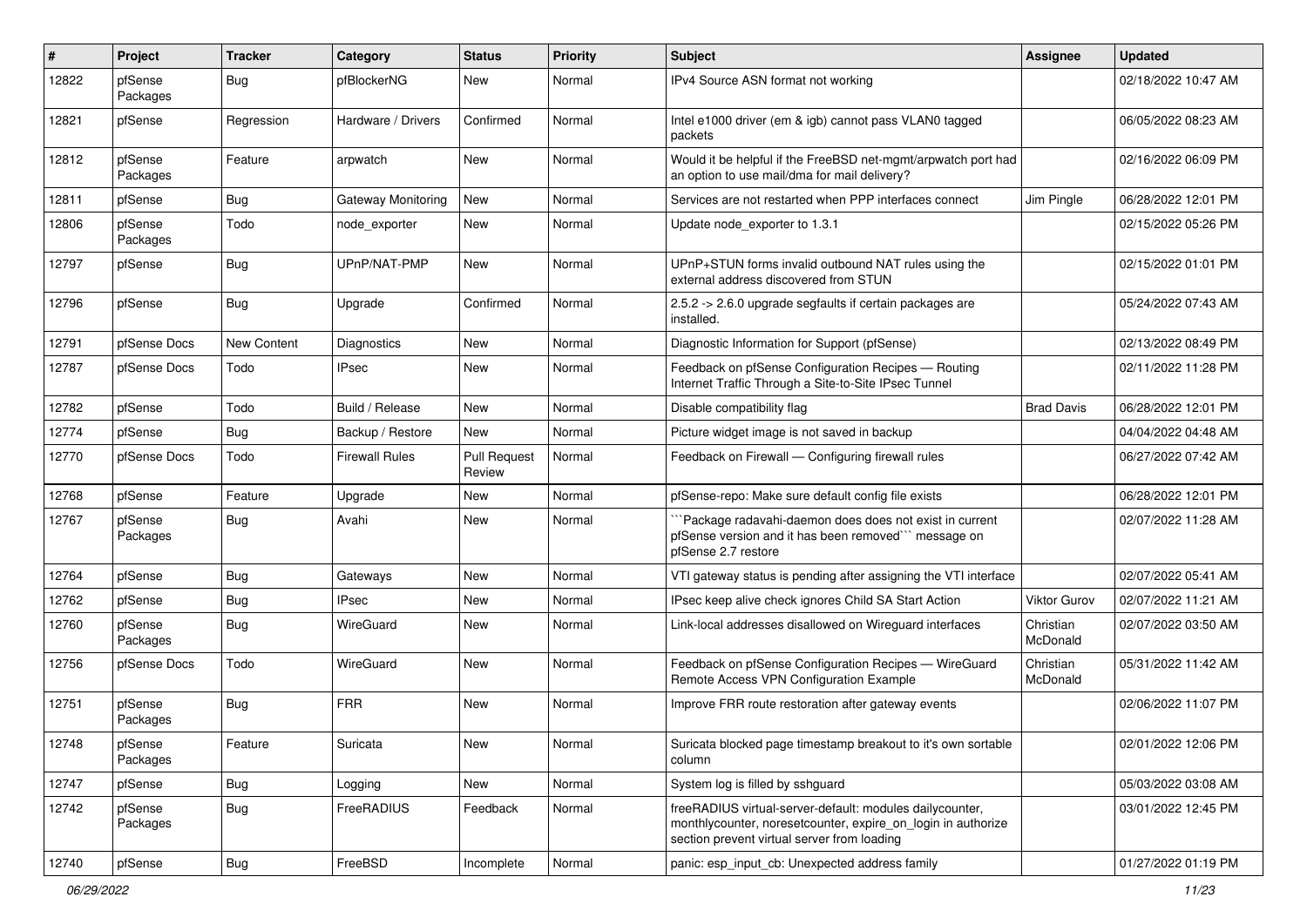| #     | Project             | <b>Tracker</b> | Category               | <b>Status</b>                 | <b>Priority</b> | Subject                                                                             | <b>Assignee</b>       | <b>Updated</b>      |
|-------|---------------------|----------------|------------------------|-------------------------------|-----------------|-------------------------------------------------------------------------------------|-----------------------|---------------------|
| 12737 | pfSense             | Bug            | Certificates           | New                           | Normal          | CApath is not defined by default in curl                                            |                       | 06/28/2022 12:01 PM |
| 12730 | pfSense             | <b>Bug</b>     | <b>Captive Portal</b>  | <b>New</b>                    | Normal          | RADIUS accounting does not work if WAN is down                                      |                       | 01/26/2022 05:13 AM |
| 12726 | pfSense             | <b>Bug</b>     | Authentication         | New                           | Normal          | LDAP select container button auto populate                                          |                       | 01/25/2022 01:48 PM |
| 12720 | pfSense             | <b>Bug</b>     | Rules / NAT            | <b>Pull Request</b><br>Review | Normal          | Hide the "tag" field on non-floating tabs                                           | <b>Viktor Gurov</b>   | 01/24/2022 03:11 PM |
| 12717 | pfSense<br>Packages | Todo           | Squid                  | New                           | Normal          | Squid 5.x Branch                                                                    |                       | 01/25/2022 06:24 PM |
| 12715 | pfSense             | <b>Bug</b>     | Authentication         | New                           | Normal          | Long system startup time when LDAP is configured and<br>unavailable during startup. | Christian<br>McDonald | 01/24/2022 05:50 AM |
| 12711 | pfSense<br>Packages | Feature        | Telegraf               | New                           | Normal          | Add InfluxDB V2 support                                                             |                       | 01/21/2022 02:54 AM |
| 12708 | pfSense             | <b>Bug</b>     | Aliases / Tables       | <b>New</b>                    | Normal          | alias with non resolving DNS entry breaks underlying pf table                       |                       | 02/20/2022 06:13 PM |
| 12706 | pfSense<br>Packages | <b>Bug</b>     | pfBlockerNG            | Feedback                      | Normal          | pfBlockerNG and unbound does not work after switching /var<br>to RAM disk           | <b>Viktor Gurov</b>   | 03/24/2022 10:47 AM |
| 12705 | pfSense             | <b>Bug</b>     | <b>IPsec</b>           | Incomplete                    | Normal          | ECDSA certificate does not work for IPSec VPN phase 1                               |                       | 01/24/2022 03:22 PM |
| 12683 | pfSense<br>Packages | <b>Bug</b>     | Snort                  | Feedback                      | Normal          | snort get vpns list() does not include OpenVPN CSO                                  | <b>Viktor Gurov</b>   | 02/15/2022 10:47 AM |
| 12679 | pfSense             | Feature        | Interfaces             | New                           | Normal          | Remind user to update DHCPv6 range when changing<br>interface IPv6 prefix           |                       | 01/12/2022 07:36 AM |
| 12676 | pfSense             | Feature        | Rules / NAT            | <b>New</b>                    | Normal          | Add the Tagged option on the Port Forward rules edit page                           |                       | 01/11/2022 05:52 AM |
| 12673 | pfSense             | <b>Bug</b>     | Dashboard              | <b>Pull Request</b><br>Review | Normal          | Firewall Logs Widget fails to update at intervals below 5<br>seconds.               | Viktor Gurov          | 06/28/2022 12:01 PM |
| 12670 | pfSense<br>Packages | <b>Bug</b>     | <b>ACME</b>            | New                           | Normal          | ACME package writes credentials to system log                                       | <b>Viktor Gurov</b>   | 03/07/2022 10:58 AM |
| 12667 | pfSense<br>Packages | Bug            | WireGuard              | New                           | Normal          | Firewall Crashed After Upgrading Wireguard                                          |                       | 01/07/2022 09:18 AM |
| 12665 | pfSense             | Feature        | Rules / NAT            | <b>New</b>                    | Normal          | Ability to add custom pf rules from the GUI                                         |                       | 01/07/2022 09:30 AM |
| 12659 | pfSense Docs        | Todo           | Hardware               | New                           | Normal          | Feedback on Hardware - Hardware Tuning and<br>Troubleshooting - Flow Control for ix |                       | 01/16/2022 10:22 AM |
| 12658 | pfSense<br>Packages | Feature        | darkstat               | New                           | Normal          | Adding prometheus metrics to darkstat                                               |                       | 05/27/2022 09:44 PM |
| 12656 | pfSense<br>Packages | Feature        | New Package<br>Request | New                           | Normal          | <b>NextDNS</b>                                                                      |                       | 01/31/2022 01:50 AM |
| 12655 | pfSense<br>Packages | <b>Bug</b>     | Telegraf               | <b>New</b>                    | Normal          | telegraf, wireguard plugin failing                                                  |                       | 12/30/2021 05:51 PM |
| 12653 | pfSense<br>Packages | Regression     | FRR                    | Feedback                      | Normal          | RIP related startup error                                                           | <b>Viktor Gurov</b>   | 12/30/2021 08:37 AM |
| 12648 | pfSense             | <b>Bug</b>     | Captive Portal         | New                           | Normal          | Undocumented variables 'listenporthttp' and 'listenporthttps'                       |                       | 12/28/2021 10:44 AM |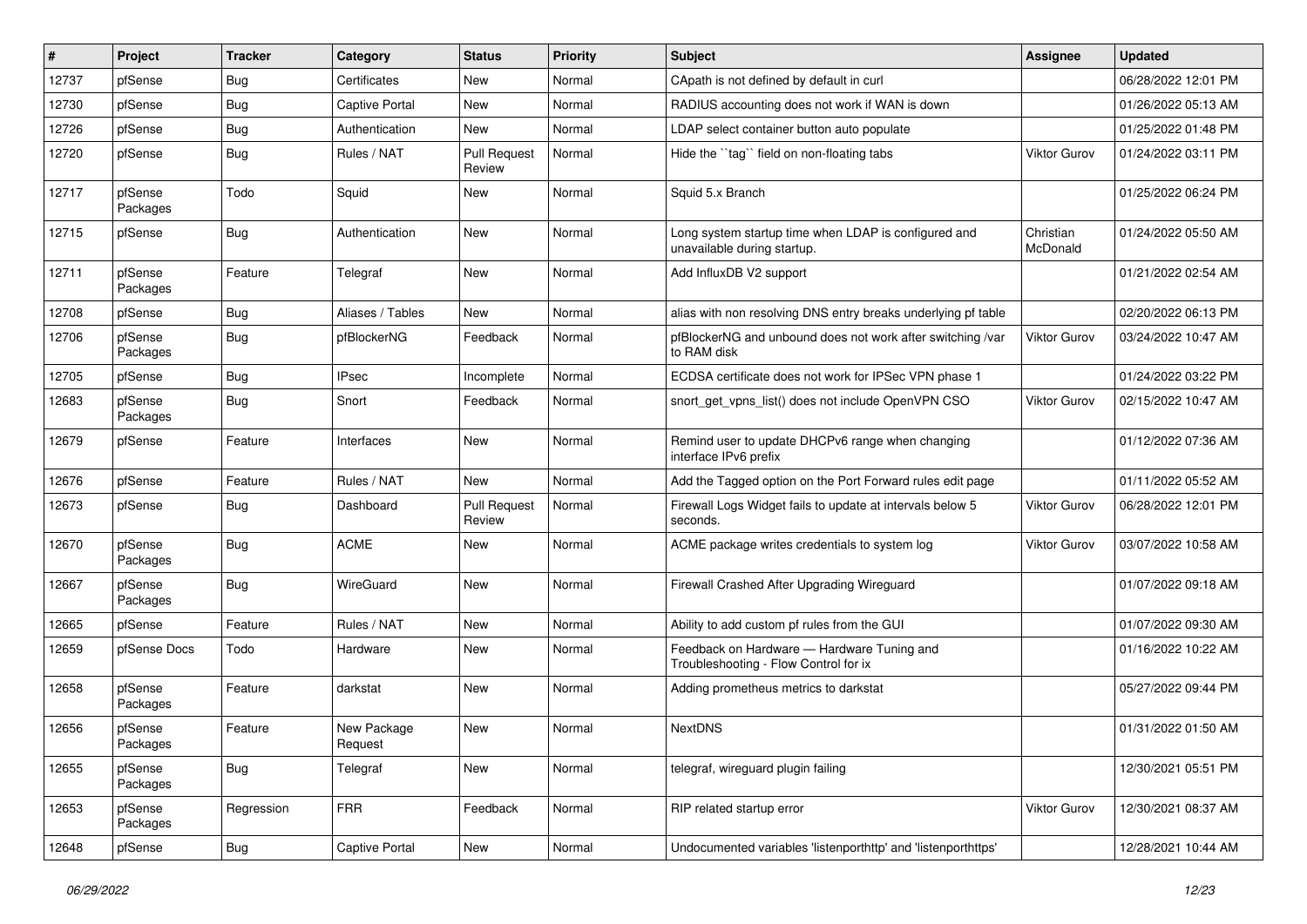| #     | Project             | <b>Tracker</b>     | Category                | <b>Status</b> | Priority | <b>Subject</b>                                                                                                            | <b>Assignee</b>      | <b>Updated</b>      |
|-------|---------------------|--------------------|-------------------------|---------------|----------|---------------------------------------------------------------------------------------------------------------------------|----------------------|---------------------|
| 12645 | pfSense             | Bug                | <b>IPsec</b>            | New           | Normal   | filterdns" does not monitor remote IPsec gateways for IPv6<br>address changes                                             | <b>Viktor Gurov</b>  | 06/28/2022 12:01 PM |
| 12643 | pfSense<br>Packages | Regression         | Suricata                | Feedback      | Normal   | Rule categories are cleared after clicking the save button on<br>the Global Settings page                                 |                      | 12/30/2021 03:44 AM |
| 12625 | pfSense             | Feature            | Logging                 | <b>New</b>    | Normal   | Granular logging options for default firewall rules.                                                                      |                      | 12/21/2021 06:39 PM |
| 12623 | pfSense<br>Packages | Bug                | <b>ACME</b>             | New           | Normal   | acme.sh package   DNS-ISPConfig settings                                                                                  | Viktor Gurov         | 03/10/2022 03:42 PM |
| 12612 | pfSense             | <b>Bug</b>         | <b>DNS Resolver</b>     | New           | Normal   | DNS Resolver is restarted during every "rc.newwanip" event                                                                |                      | 06/28/2022 12:01 PM |
| 12602 | pfSense             | Feature            | Dynamic DNS             | New           | Normal   | DHCPv6 should allow DDNS Client updates for hosts                                                                         |                      | 12/15/2021 11:00 AM |
| 12600 | pfSense             | Feature            | Aliases / Tables        | <b>New</b>    | Normal   | allow custom mask for a network alias created from a FQDN                                                                 |                      | 12/15/2021 10:50 AM |
| 12597 | pfSense Docs        | <b>New Content</b> | Hardware                | New           | Normal   | How to reset IPMI settings and password for Netgate<br>appliances                                                         |                      | 05/07/2022 12:33 PM |
| 12581 | pfSense             | Regression         | DHCP (IPv6)             | New           | Normal   | CARP IPv6 assigned address does not get advertised to<br>endpoints with RADV                                              |                      | 12/16/2021 02:34 PM |
| 12573 | pfSense<br>Packages | Feature            | New Package<br>Request  | <b>New</b>    | Normal   | Dashboard widget with external connection map                                                                             | aleksei<br>prokofiev | 12/07/2021 07:38 AM |
| 12570 | pfSense Docs        | Correction         | General                 | <b>New</b>    | Normal   | Active appliance list missing 6100                                                                                        |                      | 12/06/2021 11:41 AM |
| 12565 | pfSense Docs        | New Content        | OpenVPN                 | New           | Normal   | Document new "Duplicate Connection Limit" option on<br>OpenVPN server instances                                           | Jim Pingle           | 12/06/2021 08:07 AM |
| 12563 | pfSense             | <b>Bug</b>         | OpenVPN                 | New           | Normal   | OpenVPN server doesn't support Framed-IPv6-Address<br>RADIUS attribute                                                    |                      | 12/03/2021 11:19 AM |
| 12553 | pfSense             | Feature            | Backup / Restore        | New           | Normal   | Auto Config Backup: Allow selecting multiple backups for<br>deletion                                                      |                      | 02/22/2022 04:27 AM |
| 12552 | pfSense             | <b>Bug</b>         | OpenVPN                 | <b>New</b>    | Normal   | "Pull DNS" option within OpenVPN client does not cause<br>pfSense to use DNS servers assigned by remote OpenVPN<br>server |                      | 12/08/2021 08:45 AM |
| 12549 | pfSense             | Regression         | <b>IPsec</b>            | New           | Normal   | Per-user Mobile IPsec settings are not applied to connecting<br>mobile clients                                            | Jim Pingle           | 06/28/2022 12:01 PM |
| 12547 | pfSense             | <b>Bug</b>         | <b>Operating System</b> | Feedback      | Normal   | unsheduled system reboot/crash                                                                                            | Mateusz Guzik        | 12/01/2021 01:20 PM |
| 12546 | pfSense Plus        | Feature            | Authentication          | New           | Normal   | Add 2FA Support to pfSense Plus Local Database<br>Authentication                                                          |                      | 06/25/2022 05:30 PM |
| 12543 | pfSense             | <b>Bug</b>         | Web Interface           | Feedback      | Normal   | Deleteing a Outbound NAT rule gave me an empty rule and<br>displayed php error in UI.                                     |                      | 02/14/2022 04:36 AM |
| 12542 | pfSense             | <b>Bug</b>         | Virtual IP Addresses    | New           | Normal   | Cannot assign a same IPv6 Link-Local address to different<br>interfaces                                                   |                      | 11/25/2021 01:41 AM |
| 12538 | pfSense<br>Packages | Bug                | PIMD                    | New           | Normal   | PIMD sub-interface bug                                                                                                    |                      | 11/20/2021 09:44 PM |
| 12535 | pfSense             | Documentation      | Routing                 | <b>New</b>    | Normal   | Negate Rules function does not match the description                                                                      |                      | 11/19/2021 02:03 PM |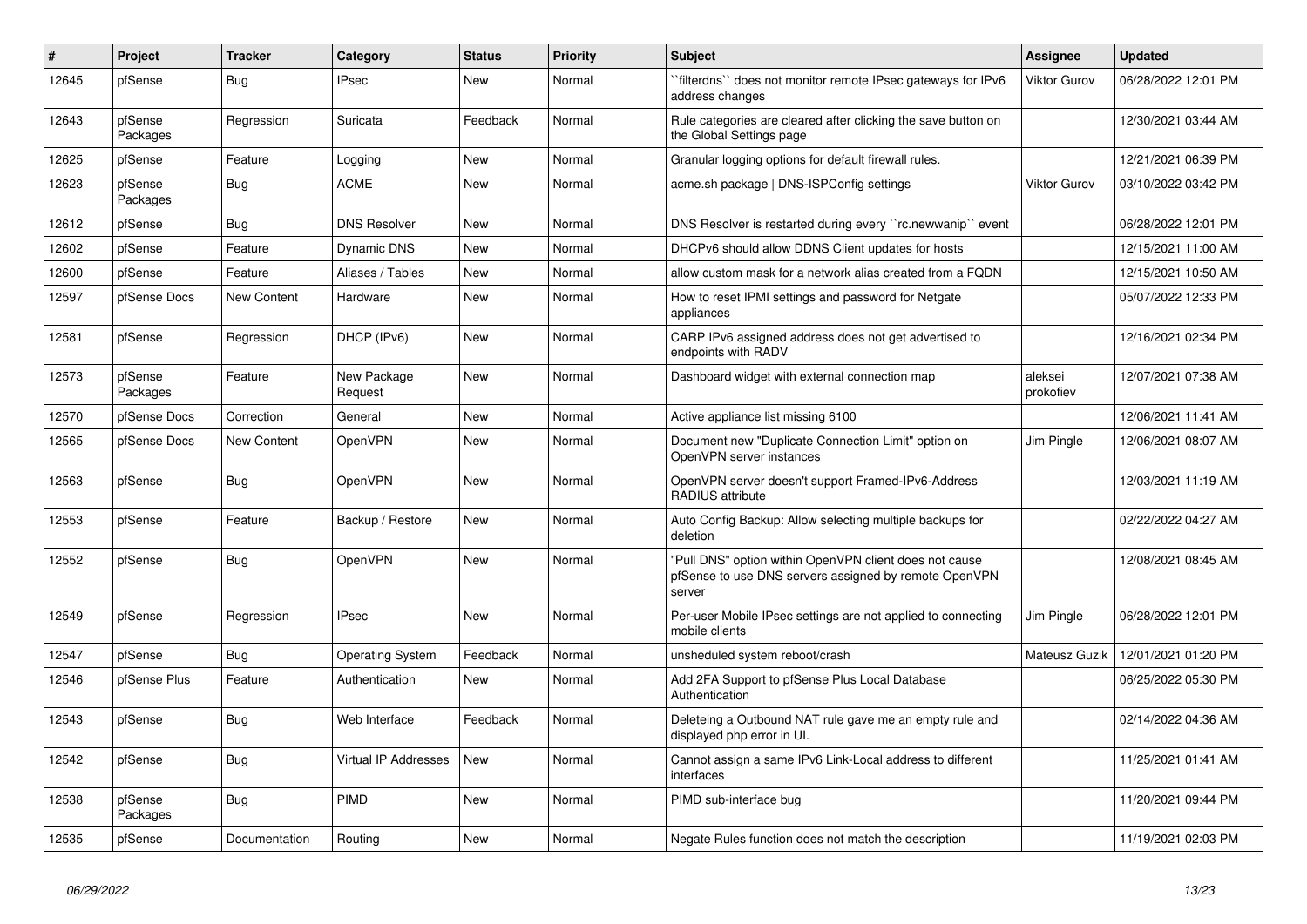| #     | Project             | <b>Tracker</b> | Category                 | <b>Status</b>                 | <b>Priority</b> | Subject                                                                                            | <b>Assignee</b>       | <b>Updated</b>      |
|-------|---------------------|----------------|--------------------------|-------------------------------|-----------------|----------------------------------------------------------------------------------------------------|-----------------------|---------------------|
| 12534 | pfSense Plus        | Feature        | Hardware / Drivers       | New                           | Normal          | Generate a ISO Image for Remote Restore of pfSense Plus on<br>the XG-1537 and 1541 units with IPMI |                       | 05/30/2022 10:28 AM |
| 12526 | pfSense<br>Packages | Feature        | WireGuard                | New                           | Normal          | <b>WireGuard Widget</b>                                                                            | Christian<br>McDonald | 11/17/2021 07:15 AM |
| 12525 | pfSense<br>Packages | Feature        | WireGuard                | <b>New</b>                    | Normal          | WireGuard Tunnel restore configuration                                                             | Christian<br>McDonald | 11/17/2021 07:15 AM |
| 12524 | pfSense Plus        | Feature        | <b>Operating System</b>  | <b>New</b>                    | Normal          | OpenSSL QAT Engine                                                                                 |                       | 04/10/2022 02:54 AM |
| 12519 | pfSense             | Bug            | Authentication           | New                           | Normal          | Fail authentication using special character in password via the<br>LDAP connector                  |                       | 11/12/2021 07:39 AM |
| 12513 | pfSense<br>Packages | Feature        | WireGuard                | New                           | Normal          | WireGuard Utilization Status (Beyond Active Connection)                                            | Christian<br>McDonald | 12/22/2021 08:40 PM |
| 12509 | pfSense             | Bug            | OpenVPN                  | New                           | Normal          | Deffered authentication does not work with auth-gen-token<br>external-auth or pusk "auth-token"    |                       | 11/08/2021 04:01 AM |
| 12508 | pfSense             | Bug            | <b>DHCP Relay</b>        | New                           | Normal          | DHCP Relay over VPN                                                                                |                       | 11/06/2021 11:25 AM |
| 12507 | pfSense<br>Packages | Bug            | softflowd                | <b>Pull Request</b><br>Review | Normal          | Add support for bi-directional flows in softflowd                                                  |                       | 11/11/2021 03:53 AM |
| 12506 | pfSense<br>Packages | Bug            | Suricata                 | Feedback                      | Normal          | Only selected instance is restarted on suppress list change                                        | Viktor Gurov          | 12/01/2021 04:43 AM |
| 12504 | pfSense             | <b>Bug</b>     | Interfaces               | New                           | Normal          | BCM57412 NetXtreme-E 10Gb RDMA Ethernet controller<br>issue                                        |                       | 11/05/2021 04:51 AM |
| 12502 | pfSense<br>Packages | Feature        | syslog-ng                | New                           | Normal          | Syslog-ng Configuration Library (scl) missing                                                      |                       | 11/02/2021 06:06 PM |
| 12495 | pfSense             | Feature        | Dynamic DNS              | <b>Pull Request</b><br>Review | Normal          | DynDNS: add deSEC IPv4&v6 simultaneos update                                                       | <b>Lukas Wiest</b>    | 11/01/2021 08:53 AM |
| 12494 | pfSense             | Feature        | Dynamic DNS              | <b>Pull Request</b><br>Review | Normal          | DynDNS: make simultaneous update of IP and LegacyIP<br>possible                                    | Lukas Wiest           | 11/01/2021 08:52 AM |
| 12491 | pfSense<br>Packages | Feature        | squidguard               | New                           | Normal          | squidguard: allow multiple regex                                                                   |                       | 10/28/2021 03:30 PM |
| 12483 | pfSense             | Bug            | Configuration<br>Backend | New                           | Normal          | GUI creates inconsistent config.xml                                                                |                       | 10/23/2021 06:48 AM |
| 12475 | pfSense<br>Packages | Bug            | OpenVPN Client<br>Export | Feedback                      | Normal          | OpenVPN Client Export does not show certificate without<br>private key                             | Jim Pingle            | 02/17/2022 08:24 AM |
| 12473 | pfSense             | Feature        | <b>IPsec</b>             | New                           | Normal          | Allow user adjustment of IPsec Keep Alive periodic checks                                          |                       | 12/22/2021 05:59 AM |
| 12467 | pfSense             | <b>Bug</b>     | Captive Portal           | New                           | Normal          | CP error on client disconnect after reboot                                                         |                       | 10/17/2021 05:35 AM |
| 12465 | pfSense<br>Packages | Feature        | haproxy                  | New                           | Normal          | Add forwardfor advanced usecases                                                                   |                       | 10/16/2021 07:35 PM |
| 12464 | pfSense             | <b>Bug</b>     | Logging                  | <b>Pull Request</b><br>Review | Normal          | Syslog Auth messages are sent as Emergency Level                                                   |                       | 06/28/2022 12:01 PM |
| 12461 | pfSense Docs        | Todo           | Hardware                 | New                           | Normal          | Improve macOS Serial Command Instructions                                                          |                       | 10/15/2021 03:47 PM |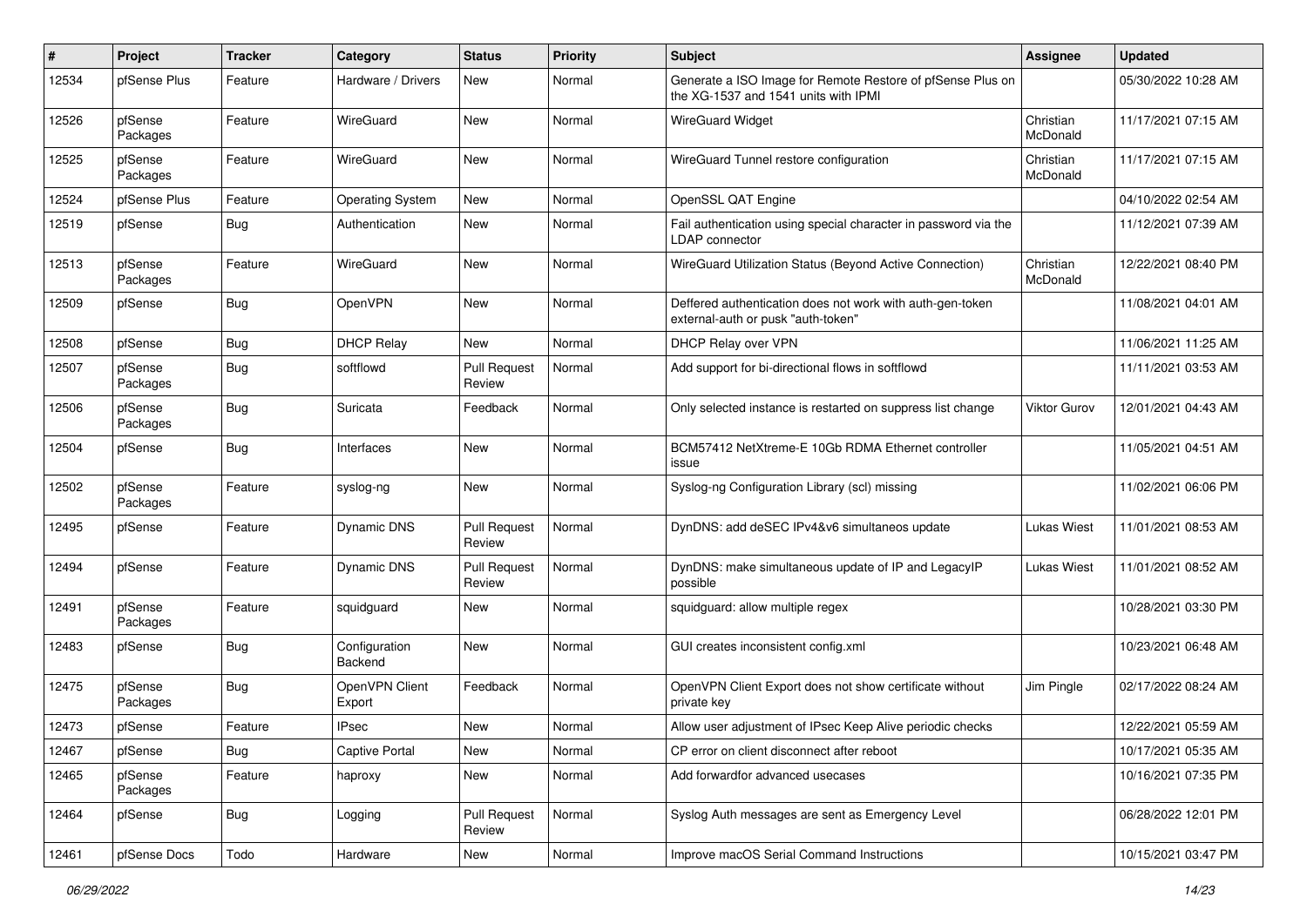| $\vert$ # | Project             | <b>Tracker</b> | Category                    | <b>Status</b>                 | <b>Priority</b> | <b>Subject</b>                                                                                                                      | Assignee            | <b>Updated</b>      |
|-----------|---------------------|----------------|-----------------------------|-------------------------------|-----------------|-------------------------------------------------------------------------------------------------------------------------------------|---------------------|---------------------|
| 12459     | pfSense             | Todo           | <b>Virtual IP Addresses</b> | New                           | Normal          | Add IP Alias subnet input validation                                                                                                |                     | 10/15/2021 09:35 AM |
| 12458     | pfSense             | Feature        | Authentication              | <b>New</b>                    | Normal          | Use "unixHomeDirectory" instead of "homeDirectory" when<br>LDAP authentication server is Active Directory                           |                     | 10/15/2021 08:18 AM |
| 12451     | pfSense             | Bug            | <b>Virtual IP Addresses</b> | <b>New</b>                    | Normal          | deleteVIP() does not check RFC2136 Update Source                                                                                    |                     | 10/13/2021 10:06 AM |
| 12444     | pfSense<br>Packages | <b>Bug</b>     | ntop                        | <b>New</b>                    | Normal          | ntopng throws errors when viewing single host                                                                                       |                     | 10/11/2021 12:39 PM |
| 12436     | pfSense             | <b>Bug</b>     | <b>PPPoE Server</b>         | <b>New</b>                    | Normal          | Pppoe server config gui does not allow setting of chap<br>authentication, and sets the network start address for<br>allocation to 0 |                     | 10/21/2021 08:15 AM |
| 12431     | pfSense             | Todo           | Web Interface               | <b>Pull Request</b><br>Review | Normal          | GUI pages should use "POST" for AJAX calls, not "GET"                                                                               | <b>Viktor Gurov</b> | 06/28/2022 12:01 PM |
| 12427     | pfSense<br>Packages | Todo           | haproxy                     | New                           | Normal          | ha-proxy: action order in the GUI is not keeped in the resulting<br>ha-proxy configuration                                          |                     | 10/06/2021 07:02 AM |
| 12423     | pfSense<br>Packages | <b>Bug</b>     | pfBlockerNG                 | Feedback                      | Normal          | Dashboard shows "SQLite database missing, Force Reload<br>DNSBL to recover!"                                                        |                     | 12/31/2021 01:06 PM |
| 12421     | pfSense             | <b>Bug</b>     | Rules / NAT                 | New                           | Normal          | IPV6 limiter bug                                                                                                                    |                     | 10/02/2021 08:44 AM |
| 12414     | pfSense<br>Packages | Bug            | pfBlockerNG                 | Feedback                      | Normal          | DNSBL SafeSearch page displays input validation error if DoH<br>DoT blocking is not enabled                                         |                     | 12/30/2021 02:49 PM |
| 12411     | pfSense Docs        | Todo           | High Availability           | <b>New</b>                    | Normal          | Feedback on High Availability - pfSense XML-RPC Config<br><b>Sync Overview</b>                                                      |                     | 09/29/2021 10:39 AM |
| 12402     | pfSense Docs        | Todo           | Configuration               | <b>New</b>                    | Normal          | Feedback on Configuration - Advanced Configuration<br>Options - Notifications                                                       |                     | 09/24/2021 12:46 AM |
| 12401     | pfSense             | Bug            | <b>Traffic Graphs</b>       | <b>New</b>                    | Normal          | Traffic graphs with untagged and tagged VLAN on same<br>interface                                                                   |                     | 09/23/2021 09:18 PM |
| 12400     | pfSense Docs        | Correction     | <b>NAT</b>                  | <b>New</b>                    | Normal          | NAT 1:1 documentation - multi-wan information                                                                                       |                     | 03/13/2022 12:53 PM |
| 12395     | pfSense Docs        | Todo           | Packages                    | <b>New</b>                    | Normal          | Feedback on Packages - FRR Package - Border Gateway<br>Protocol - BGP Required Information                                          |                     | 09/21/2021 04:32 PM |
| 12385     | pfSense             | Bug            | Virtual IP Addresses        | <b>Pull Request</b><br>Review | Normal          | delete VIP() does not check 1:1 NAT and Outbound NAT rules                                                                          | <b>Viktor Gurov</b> | 06/28/2022 12:01 PM |
| 12382     | pfSense             | Regression     | <b>OpenVPN</b>              | New                           | Normal          | Certificate Depth checking creates OpenVPN micro-outages<br>every time a user authenticates after 2.5.2 upgrade                     |                     | 01/17/2022 04:17 AM |
| 12367     | pfSense             | Todo           | Installer                   | New                           | Normal          | ZFS: Do not show memstick disk on target list                                                                                       |                     | 09/13/2021 07:37 AM |
| 12358     | pfSense<br>Packages | Feature        | pfBlockerNG                 | <b>New</b>                    | Normal          | IP List Copy/Import/Export                                                                                                          |                     | 09/09/2021 01:56 PM |
| 12357     | pfSense             | <b>Bug</b>     | Captive Portal              | <b>New</b>                    | Normal          | Captive Portal popup Logout button loads full login page in<br>popup when clicked                                                   |                     | 10/27/2021 12:10 PM |
| 12351     | pfSense<br>Packages | Todo           | pfBlockerNG                 | Feedback                      | Normal          | Remove non-functional feeds                                                                                                         | <b>Viktor Gurov</b> | 02/04/2022 02:29 PM |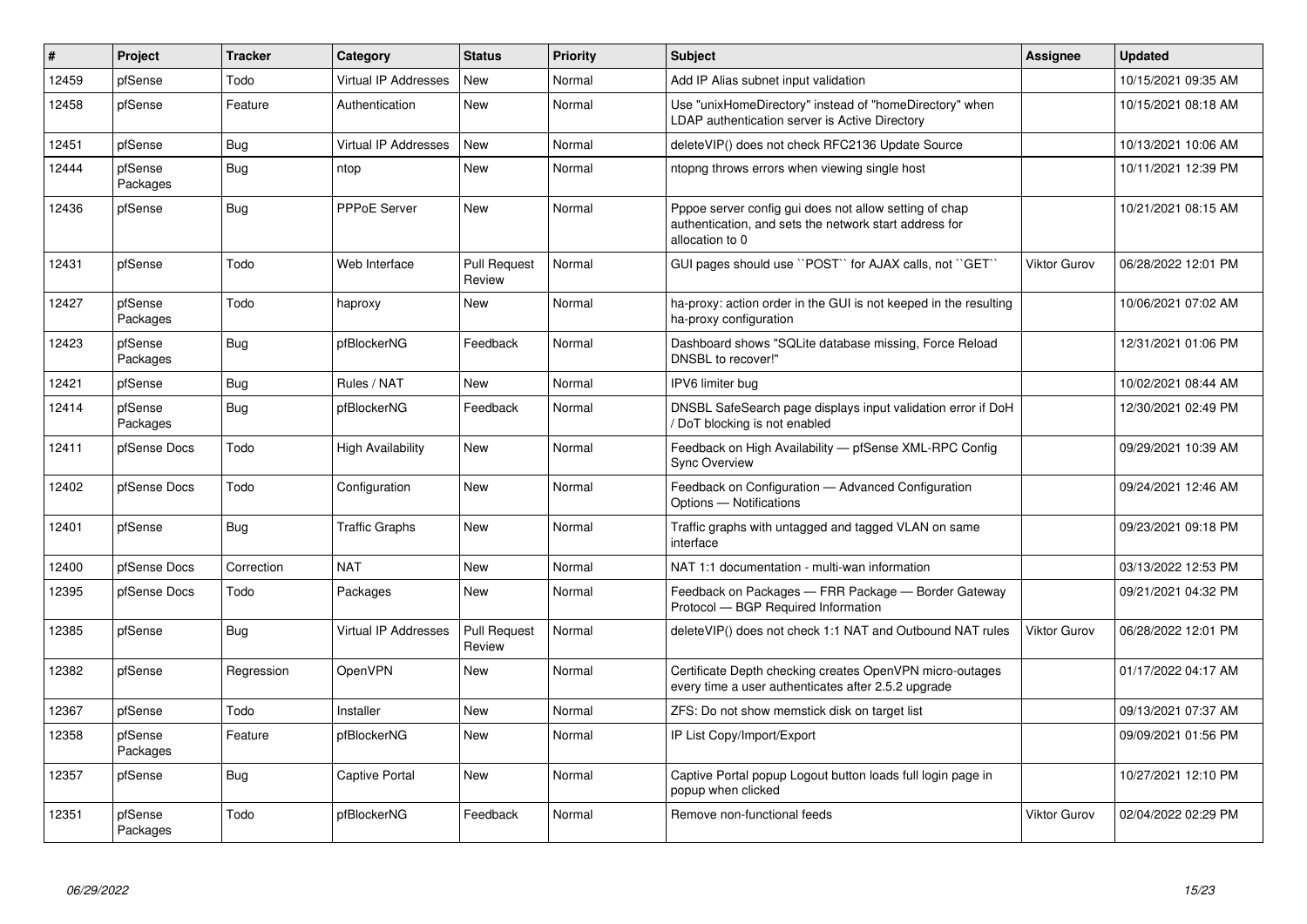| $\sharp$ | Project             | <b>Tracker</b> | Category                | <b>Status</b>                 | <b>Priority</b> | <b>Subject</b>                                                                                       | Assignee     | <b>Updated</b>      |
|----------|---------------------|----------------|-------------------------|-------------------------------|-----------------|------------------------------------------------------------------------------------------------------|--------------|---------------------|
| 12338    | pfSense<br>Packages | <b>Bug</b>     | <b>RRD Summary</b>      | <b>New</b>                    | Normal          | RRD Summary does not report data on 3100                                                             |              | 04/15/2022 02:54 PM |
| 12335    | pfSense             | Bug            | <b>IPsec</b>            | <b>New</b>                    | Normal          | <b>IPsec DNS inefficiency</b>                                                                        | Jim Pingle   | 06/28/2022 12:01 PM |
| 12330    | pfSense<br>Packages | Bug            | pfBlockerNG             | Feedback                      | Normal          | pfBlockerNG devel creating invalid NAT rules on boot                                                 |              | 04/21/2022 12:40 PM |
| 12329    | pfSense<br>Packages | Feature        | Avahi                   | <b>New</b>                    | Normal          | Add optional floating firewall rules for IPv4 and IPv6                                               |              | 02/09/2022 04:43 PM |
| 12322    | pfSense<br>Packages | Bug            | Suricata                | Feedback                      | Normal          | Suricata creates invalid HOME NET entries                                                            | Viktor Gurov | 09/10/2021 11:42 AM |
| 12308    | pfSense<br>Packages | Feature        | New Package<br>Request  | <b>New</b>                    | Normal          | Dynamicaly Update Firewall Aliases from OpenVPN LDAP<br>Group membership of the connected user       |              | 08/27/2021 12:51 AM |
| 12300    | pfSense             | Feature        | Hardware / Drivers      | <b>New</b>                    | Normal          | Add Aquantia Atlantic driver to pfsense                                                              |              | 09/14/2021 06:49 AM |
| 12292    | pfSense<br>Packages | Feature        | Suricata                | Feedback                      | Normal          | GeoIP look on the Alerts, Blocked and Files pages                                                    | Viktor Gurov | 08/23/2021 08:16 AM |
| 12286    | pfSense<br>Packages | Bug            | FreeRADIUS              | New                           | Normal          | Add support for ntlm auth in LDAP                                                                    |              | 08/20/2021 08:27 AM |
| 12285    | pfSense<br>Packages | Feature        | Suricata                | In Progress                   | Normal          | Add more EVE Logged Traffic protocols                                                                | Viktor Gurov | 08/20/2021 08:22 AM |
| 12283    | pfSense             | Bug            | Authentication          | New                           | Normal          | LDAP/RADIUS authentication servers configuration does not<br>allow source IP address to be specified |              | 08/20/2021 01:15 AM |
| 12281    | pfSense<br>Packages | Feature        | Nut                     | <b>New</b>                    | Normal          | Add support for Telegram/Pushover notifications                                                      | Viktor Gurov | 01/24/2022 07:25 AM |
| 12278    | pfSense<br>Packages | Regression     | Zabbix                  | Feedback                      | Normal          | Invalid plugin certificates() function name                                                          | Viktor Gurov | 08/19/2021 05:52 AM |
| 12268    | pfSense Docs        | Todo           | <b>Firewall Rules</b>   | <b>New</b>                    | Normal          | Feedback on Firewall - Aliases                                                                       |              | 08/17/2021 12:55 AM |
| 12260    | pfSense<br>Packages | <b>Bug</b>     | ntop                    | <b>New</b>                    | Normal          | Update popup and version missmatch?                                                                  |              | 01/08/2022 05:53 AM |
| 12259    | pfSense             | <b>Bug</b>     | <b>Operating System</b> | New                           | Normal          | Intel em NICs Suffering Performance Degradation on<br>FreeBSD12                                      |              | 02/25/2022 09:28 PM |
| 12258    | pfSense<br>Packages | <b>Bug</b>     | WireGuard               | Feedback                      | Normal          | Copy key buttons only work in HTTPS mode                                                             |              | 02/03/2022 04:57 AM |
| 12249    | pfSense             | <b>Bug</b>     | Backup / Restore        | <b>New</b>                    | Normal          | HAProxy causing failed ACB backups                                                                   |              | 11/15/2021 11:58 PM |
| 12243    | pfSense             | Todo           | Package System          | New                           | Normal          | Implement "plugin interfaces()"                                                                      |              | 02/07/2022 03:50 AM |
| 12237    | pfSense Docs        | Todo           | Hardware                | <b>New</b>                    | Normal          | Feedback on Hardware - Hardware Tuning and<br>Troubleshooting                                        |              | 08/10/2021 03:13 AM |
| 12225    | pfSense             | Bug            | Authentication          | <b>Pull Request</b><br>Review | Normal          | Group membership field is not needed for remote groups                                               | Viktor Gurov | 06/28/2022 12:01 PM |
| 12215    | pfSense             | Regression     | OpenVPN                 | Feedback                      | Normal          | OpenVPN does not resync when running on a gateway group                                              |              | 12/22/2021 05:49 AM |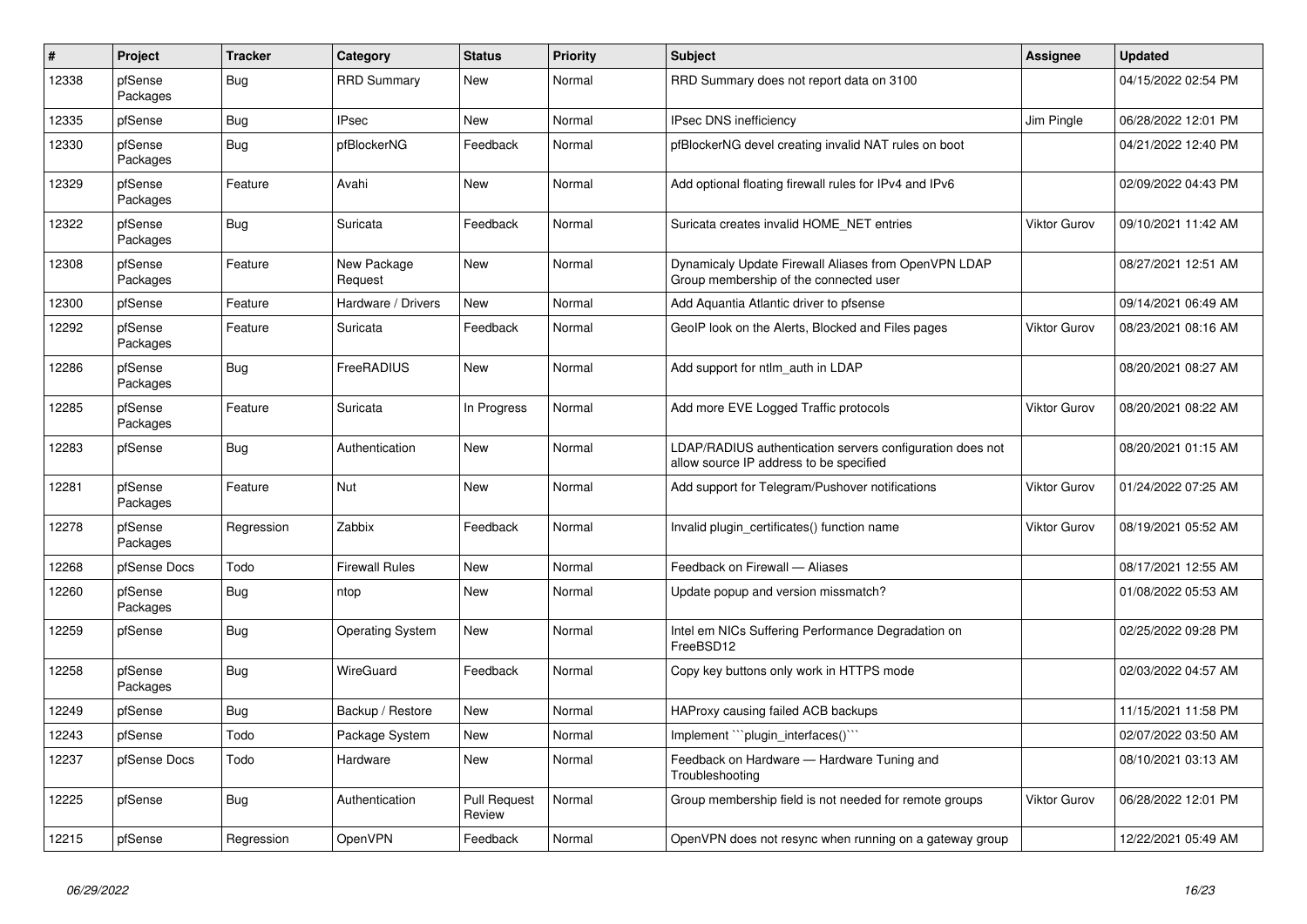| #     | Project             | <b>Tracker</b> | Category                 | <b>Status</b>                 | <b>Priority</b> | <b>Subject</b>                                                                                | <b>Assignee</b>     | <b>Updated</b>      |
|-------|---------------------|----------------|--------------------------|-------------------------------|-----------------|-----------------------------------------------------------------------------------------------|---------------------|---------------------|
| 12206 | pfSense<br>Packages | Bug            | NET-SNMP                 | Feedback                      | Normal          | Certificate Manager page doesn't show Net-SNMP used<br>certificates                           | Viktor Gurov        | 12/30/2021 09:40 AM |
| 12190 | pfSense             | Feature        | Rules / NAT              | New                           | Normal          | Add ability to reference ipv6 prefix in firewall rules and aliases                            |                     | 08/05/2021 01:47 PM |
| 12188 | pfSense<br>Packages | Bug            | OpenVPN Client<br>Export | New                           | Normal          | client export breaks multi remote configurations                                              |                     | 10/02/2021 05:58 PM |
| 12179 | pfSense<br>Packages | Feature        | qemu-guest-agent         | New                           | Normal          | QEMU package                                                                                  |                     | 07/30/2021 08:02 AM |
| 12176 | pfSense             | Todo           | Interfaces               | <b>Pull Request</b><br>Review | Normal          | Hide WireGuard interfaces on appropriate pages                                                |                     | 08/11/2021 12:52 AM |
| 12167 | pfSense<br>Packages | Bug            | <b>FRR</b>               | Feedback                      | Normal          | BGP TCP setkey not set if neighbor is in peer group                                           | <b>Viktor Gurov</b> | 09/16/2021 09:38 AM |
| 12162 | pfSense Docs        | Todo           | Products                 | New                           | Normal          | Add "usb reset" as possible solution for non-booting flash<br>drives on the SG-1100           |                     | 10/07/2021 02:19 PM |
| 12144 | pfSense             | <b>Bug</b>     | <b>Operating System</b>  | In Progress                   | Normal          | Bug in "df -t" filtering if two filesystems use the same<br>mountpoint                        | Mateusz Guzik       | 09/10/2021 10:07 AM |
| 12139 | pfSense             | Feature        | <b>DNS Forwarder</b>     | New                           | Normal          | Add support in for specifying a DNSMASQ configuration file                                    |                     | 07/16/2021 09:45 PM |
| 12130 | pfSense<br>Packages | Bug            | Zeek                     | New                           | Normal          | Zeek fails to start                                                                           |                     | 07/15/2021 02:00 AM |
| 12126 | pfSense<br>Packages | <b>Bug</b>     | FreeRADIUS               | <b>New</b>                    | Normal          | freeradius3 0.15.7 31                                                                         |                     | 10/11/2021 08:21 AM |
| 12122 | pfSense             | Bug            | Web Interface            | New                           | Normal          | Perform greedy actions asychronously                                                          |                     | 07/10/2021 01:10 PM |
| 12121 | pfSense             | Feature        | OpenVPN                  | New                           | Normal          | Wider "local network(s)" fields in OpenVPN server<br>configuration                            |                     | 07/19/2021 07:37 AM |
| 12120 | pfSense             | Feature        | <b>DHCP Relay</b>        | New                           | Normal          | Permit several sets of destination DHCP servers in DHCP<br>relay                              |                     | 07/11/2021 05:41 PM |
| 12114 | pfSense<br>Packages | <b>Bug</b>     | syslog-ng                | Feedback                      | Normal          | syslog-ng only binds to the last specified interface                                          |                     | 04/21/2022 12:40 PM |
| 12101 | pfSense<br>Packages | <b>Bug</b>     | arpwatch                 | Assigned                      | Normal          | ArpWatch Suppression Mac for "flip-flop" not suppressing                                      | Viktor Gurov        | 10/09/2021 07:19 PM |
| 12098 | pfSense Docs        | Correction     | Configuration            | <b>New</b>                    | Normal          | Feedback on pfSense Configuration Recipes - Accessing a<br>CPE/Modem from Inside the Firewall |                     | 07/02/2021 02:30 AM |
| 12097 | pfSense<br>Packages | Feature        | pfBlockerNG              | New                           | Normal          | Add dnsbl and geoip logs to system log                                                        |                     | 07/06/2021 01:25 PM |
| 12095 | pfSense             | <b>Bug</b>     | Authentication           | New                           | Normal          | Memory leak in pcscd                                                                          |                     | 06/01/2022 01:01 PM |
| 12091 | pfSense             | Feature        | Authentication           | <b>New</b>                    | Normal          | RFE: Add support for sssd authentication                                                      |                     | 12/10/2021 04:55 PM |
| 12084 | pfSense<br>Packages | <b>Bug</b>     | <b>FRR</b>               | New                           | Normal          | libfrr.so.0 error on SG-1100                                                                  |                     | 06/26/2021 08:22 AM |
| 12079 | pfSense             | <b>Bug</b>     | <b>IGMP Proxy</b>        | New                           | Normal          | IGMPProxy: kernel panic, Sleeping thread owns a<br>non-sleepable lock                         | Mateusz Guzik       | 06/28/2022 12:01 PM |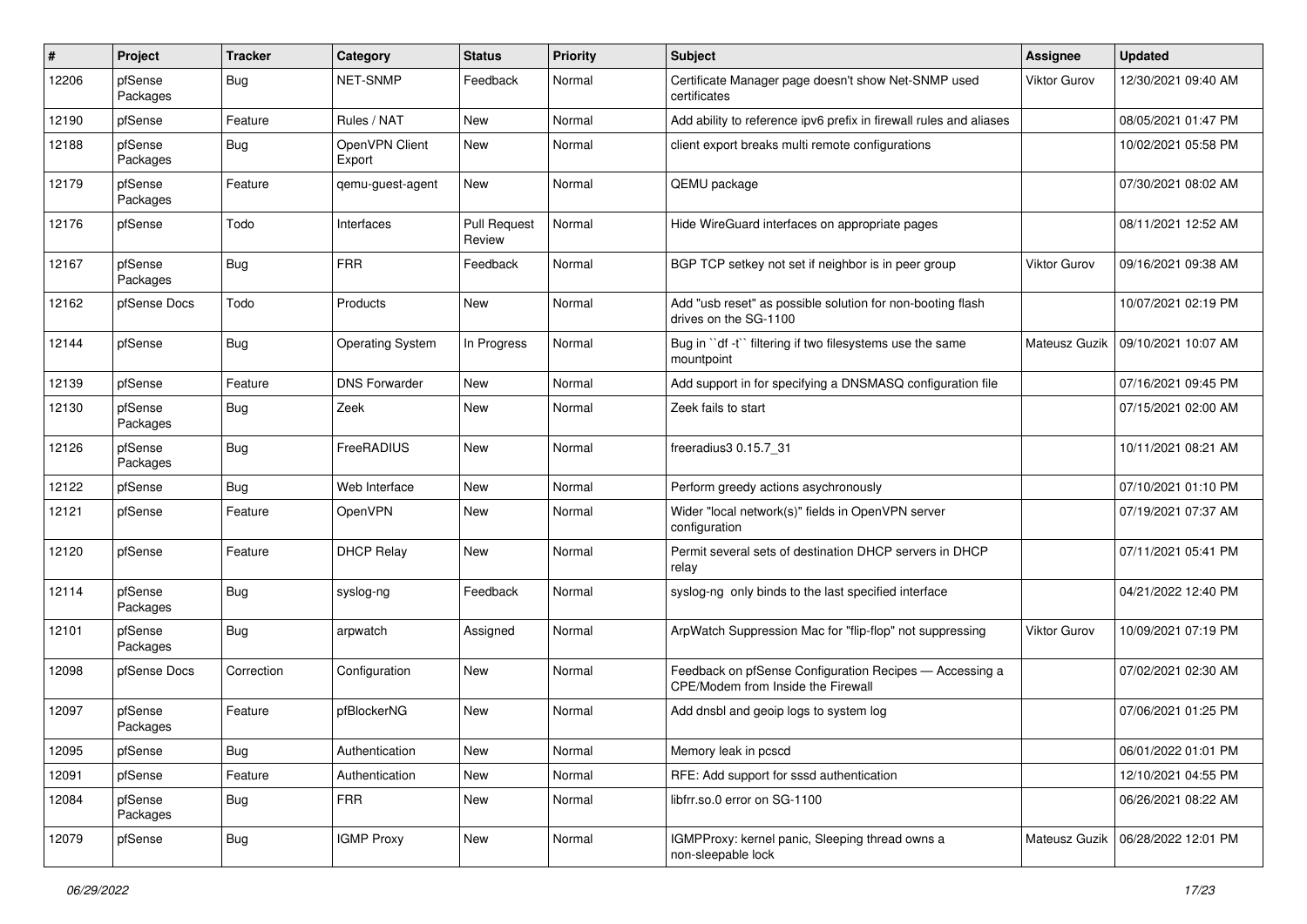| #     | Project             | <b>Tracker</b> | Category                    | <b>Status</b> | <b>Priority</b> | <b>Subject</b>                                                                    | <b>Assignee</b>     | <b>Updated</b>      |
|-------|---------------------|----------------|-----------------------------|---------------|-----------------|-----------------------------------------------------------------------------------|---------------------|---------------------|
| 12077 | pfSense             | Feature        | Gateways                    | New           | Normal          | Allow stick-connections per gateway group                                         |                     | 06/24/2021 08:45 AM |
| 12073 | pfSense<br>Packages | Bug            | <b>NET-SNMP</b>             | Feedback      | Normal          | netsnmptrapd.conf syntax is wrong                                                 |                     | 04/21/2022 12:40 PM |
| 12063 | pfSense Docs        | Todo           | Dynamic DNS                 | New           | Normal          | Feedback on Services - Dynamic DNS - Configuring RFC<br>2136 Dynamic DNS updates  |                     | 06/18/2021 06:24 PM |
| 12056 | pfSense             | Bug            | Logging                     | New           | Normal          | Filterlog says "Unknown Option %u"                                                |                     | 06/18/2021 05:51 AM |
| 12055 | pfSense             | Feature        | <b>Virtual IP Addresses</b> | Feedback      | Normal          | Option to disable XMLRPC Sync for Loopback Virtual IPs                            |                     | 06/18/2021 09:05 AM |
| 12036 | pfSense<br>Packages | <b>Bug</b>     | Zabbix                      | Feedback      | Normal          | Certificate Manager page do not show Zabbix used certificates                     | <b>Viktor Gurov</b> | 07/15/2021 11:46 AM |
| 12033 | pfSense<br>Packages | <b>Bug</b>     | pfBlockerNG                 | New           | Normal          | maxmindb and _sqlite3 modules not found                                           |                     | 10/01/2021 04:42 AM |
| 12009 | pfSense<br>Packages | <b>Bug</b>     | Zabbix                      | New           | Normal          | Zabbix Agent starts twice by /etc/rc.start_packages                               |                     | 06/08/2021 01:35 AM |
| 11997 | pfSense<br>Packages | <b>Bug</b>     | <b>IPsec Profile Wizard</b> | New           | Normal          | Add Support for Android Strongswan Profiles in the Profile<br>Wizard              | Jim Pingle          | 07/10/2021 07:51 PM |
| 11980 | pfSense<br>Packages | <b>Bug</b>     | FreeRADIUS                  | Feedback      | Normal          | EAP does not work with SQL backend                                                |                     | 07/21/2021 07:24 AM |
| 11974 | pfSense             | Feature        | <b>XMLRPC</b>               | New           | Normal          | XMLRPC synchronization for igmmproxy settings                                     |                     | 05/29/2021 03:58 PM |
| 11970 | pfSense<br>Packages | <b>Bug</b>     | Coreboot                    | New           | Normal          | Netgate Firmware Upgrade Doesn't Work on XG-2758                                  |                     | 04/21/2022 12:39 PM |
| 11963 | pfSense<br>Packages | Feature        | <b>FRR</b>                  | New           | Normal          | Dynamically change OSPF interface costs on selected<br>interfaces on CARP event   |                     | 05/26/2021 04:13 AM |
| 11961 | pfSense<br>Packages | Bug            | <b>FRR</b>                  | Feedback      | Normal          | FRR OSPF add unwanted area 0 authentication to router ospf                        | <b>Viktor Gurov</b> | 09/16/2021 10:25 PM |
| 11960 | pfSense             | Bug            | Gateway Monitoring          | Feedback      | Normal          | Gateway Monitoring Traffic Goes Out Default Gateway                               |                     | 12/20/2021 05:43 AM |
| 11956 | pfSense             | Feature        | Web Interface               | New           | Normal          | "add" button in the top of pages with many user-added items                       |                     | 07/10/2021 01:01 PM |
| 11954 | pfSense             | Feature        | <b>IGMP Proxy</b>           | New           | Normal          | <b>Multicast limits</b>                                                           |                     | 05/25/2021 12:36 AM |
| 11953 | pfSense             | <b>Bug</b>     | <b>IGMP Proxy</b>           | New           | Normal          | XG-1541 crashes when igmpproxy is enabled and network<br>interfaces status change |                     | 05/24/2021 04:55 PM |
| 11944 | pfSense Docs        | Todo           | Packages                    | New           | Normal          | Feedback on Packages - FRR Package - Bidirectional<br>Forwarding Detection        |                     | 05/21/2021 12:57 AM |
| 11937 | pfSense<br>Packages | Bug            | haproxy                     | Feedback      | Normal          | HAproxy "Use Client-IP" option breaks Captive Portal                              | Viktor Gurov        | 06/22/2021 08:48 AM |
| 11931 | pfSense<br>Packages | Feature        | ACME                        | New           | Normal          | Add support for validating a domain's ownership via Google<br>Cloud Cloud DNS     |                     | 02/15/2022 03:18 AM |
| 11927 | pfSense             | Feature        | DHCP (IPv4)                 | Feedback      | Normal          | Allow DHCP not to serve a gateway - small fix                                     |                     | 01/03/2022 04:17 PM |
| 11925 | pfSense             | <b>Bug</b>     | OpenVPN                     | New           | Normal          | Calling-Station-Id always set to WAN IP                                           |                     | 05/14/2021 09:27 AM |
| 11920 | pfSense Plus        | Feature        | Authentication              | New           | Normal          | SAML Authentication for pfSense (VPN and webConfigurator)                         |                     | 05/14/2021 12:56 AM |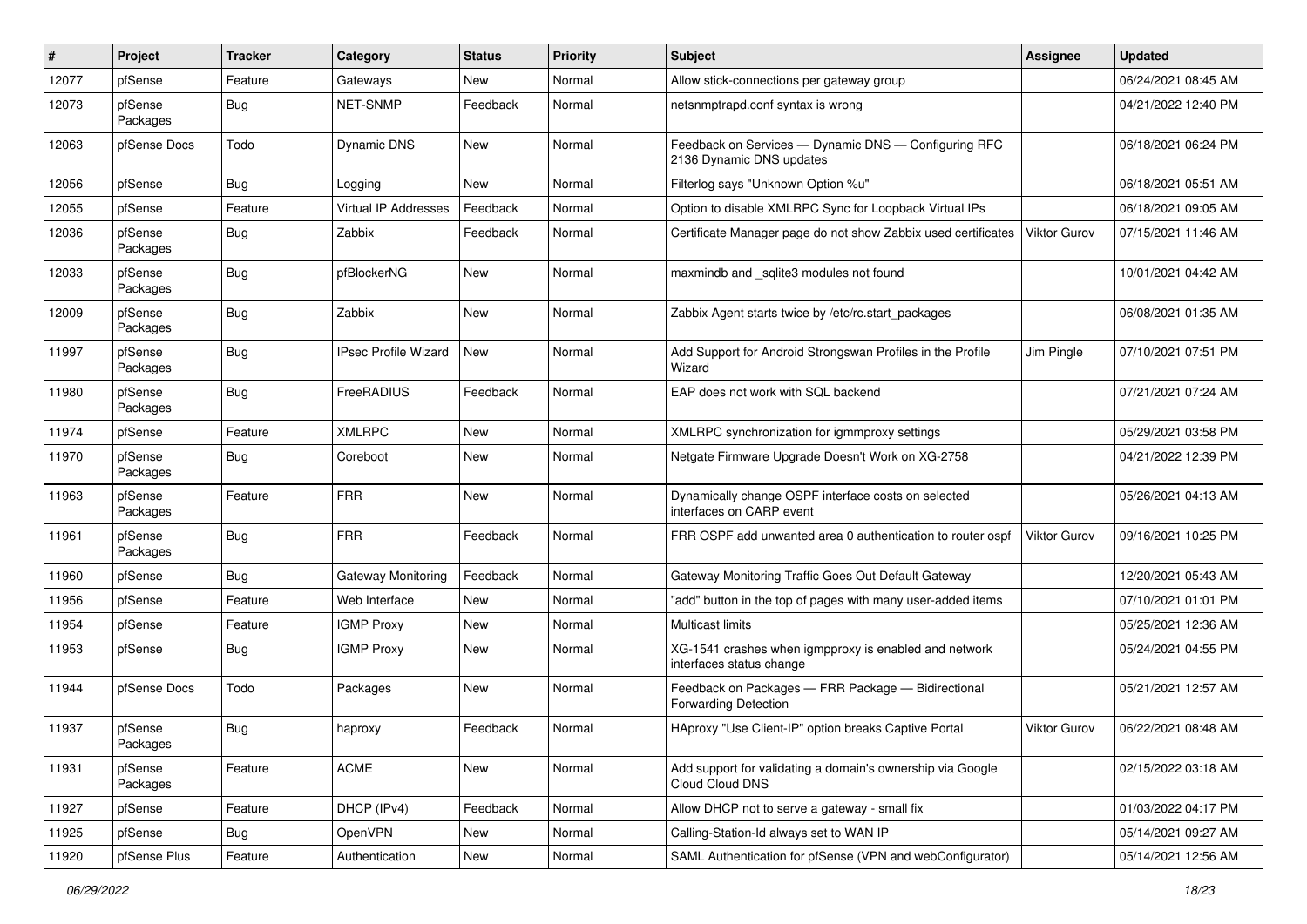| #     | Project             | <b>Tracker</b> | Category                     | <b>Status</b> | <b>Priority</b> | Subject                                                                                                  | <b>Assignee</b>     | <b>Updated</b>      |
|-------|---------------------|----------------|------------------------------|---------------|-----------------|----------------------------------------------------------------------------------------------------------|---------------------|---------------------|
| 11898 | pfSense<br>Packages | <b>Bug</b>     | apcupsd                      | New           | Normal          | PHP error from apcupsd dashboard widget                                                                  |                     | 05/07/2021 09:12 AM |
| 11890 | pfSense<br>Packages | Feature        | New Package<br>Request       | New           | Normal          | Browser-based "clientless" VPN                                                                           |                     | 05/05/2021 07:26 AM |
| 11879 | pfSense<br>Packages | Feature        | <b>ACME</b>                  | Feedback      | Normal          | Add support for SSL.com ACME server                                                                      | Jim Pingle          | 03/02/2022 02:03 PM |
| 11876 | pfSense             | Feature        | Hardware / Drivers           | New           | Normal          | OpenSSL does not use QAT acceleration on pfSense Plus<br>21.02-RELEASE-p1 or 21.05-DEVELOPMENT           |                     | 05/03/2021 08:02 AM |
| 11872 | pfSense             | <b>Bug</b>     | Interfaces                   | New           | Normal          | gif interfaces reporting incorrect traffic counters                                                      |                     | 12/30/2021 04:00 AM |
| 11871 | pfSense Docs        | Correction     | Products                     | New           | Normal          | SG-2100 must be manually power cycled after installation                                                 |                     | 10/07/2021 02:19 PM |
| 11856 | pfSense             | Feature        | Diagnostics                  | New           | Normal          | Replace/add Alias or DNS names for known LAN addresses in<br>the State table                             |                     | 04/27/2021 08:01 AM |
| 11848 | pfSense<br>Packages | <b>Bug</b>     | Squid                        | <b>New</b>    | Normal          | Issue with squid cache download speed                                                                    |                     | 04/23/2021 09:30 PM |
| 11847 | pfSense<br>Packages | Bug            | <b>FRR</b>                   | Feedback      | Normal          | Filters not applied to PEER Groups                                                                       | Viktor Gurov        | 07/30/2021 07:45 PM |
| 11841 | pfSense<br>Packages | <b>Bug</b>     | <b>FRR</b>                   | New           | Normal          | FRR access lists default bahavior changed to permit by default                                           |                     | 04/22/2021 09:52 AM |
| 11836 | pfSense<br>Packages | <b>Bug</b>     | <b>FRR</b>                   | Assigned      | Normal          | FRR ACCEPTFILTER unstable                                                                                | <b>Viktor Gurov</b> | 02/14/2022 07:20 AM |
| 11835 | pfSense<br>Packages | <b>Bug</b>     | <b>FRR</b>                   | New           | Normal          | FRR OSPF redistributed connected routes disappearing                                                     |                     | 04/22/2021 07:11 AM |
| 11827 | pfSense<br>Packages | Feature        | <b>ACME</b>                  | New           | Normal          | Please include acme deploy folder/scripts                                                                |                     | 03/06/2022 04:31 AM |
| 11826 | pfSense<br>Packages | Feature        | <b>ACME</b>                  | New           | Normal          | Preserve acme SAN Method parameters for new cert creations                                               |                     | 04/20/2021 02:02 PM |
| 11823 | pfSense<br>Packages | Feature        | <b>FRR</b>                   | <b>New</b>    | Normal          | Route handling enhancements                                                                              |                     | 04/19/2021 06:23 PM |
| 11802 | pfSense<br>Packages | Bug            | FreeRADIUS                   | New           | Normal          | FreeRADIUS sync                                                                                          |                     | 05/10/2021 04:18 AM |
| 11797 | pfSense<br>Packages | Bug            | <b>Status Traffic Totals</b> | New           | Normal          | Traffic Totals lost upon reboot when using a ramdisk for /var<br>and /tmp                                | John Cornwell       | 04/10/2021 06:27 PM |
| 11786 | pfSense             | Bug            | Services                     | New           | Normal          | SSH incomplete setup and startup fail while recovering XML<br>backup in a fresh install of pfSense 2.5.0 |                     | 04/17/2021 01:36 PM |
| 11784 | pfSense<br>Packages | Feature        | squidguard                   | New           | Normal          | squidguard auto update blacklist option                                                                  |                     | 04/06/2021 01:53 AM |
| 11778 | pfSense             | <b>Bug</b>     | OpenVPN                      | New           | Normal          | OpenVPN uses 100% CPU after experiencing packet loss                                                     |                     | 02/28/2022 07:38 AM |
| 11772 | pfSense Plus        | Feature        | Multi-WAN                    | New           | Normal          | Layer 2 Tunnel Bonding Capability                                                                        |                     | 06/05/2021 03:27 PM |
| 11770 | pfSense Plus        | Bug            | Hardware / Drivers           | New           | Normal          | Pantech UML295 USB Modem No Longer Functional                                                            |                     | 04/01/2021 11:28 AM |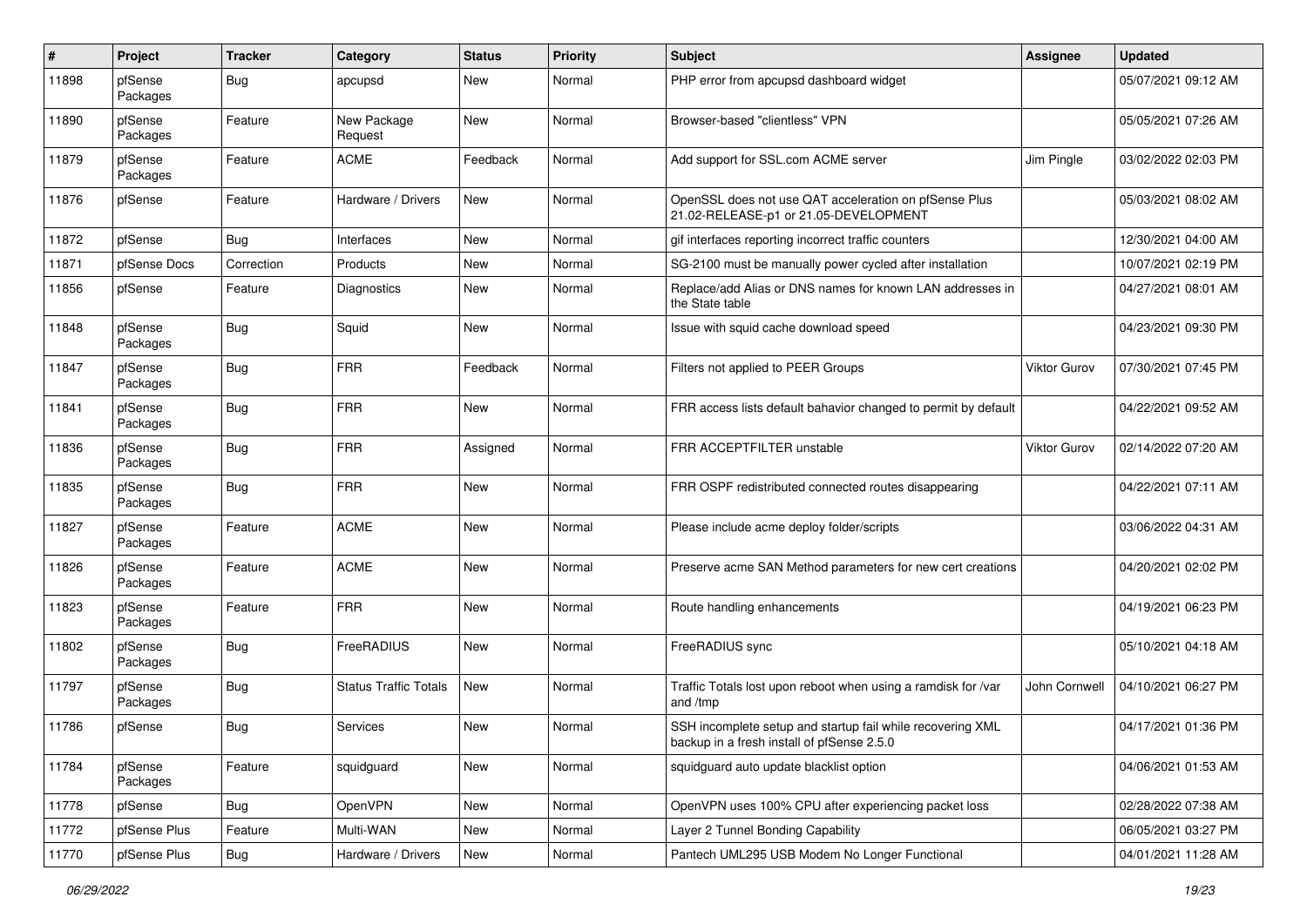| #     | Project             | <b>Tracker</b> | Category                 | <b>Status</b> | <b>Priority</b> | <b>Subject</b>                                                                                          | <b>Assignee</b>     | <b>Updated</b>      |
|-------|---------------------|----------------|--------------------------|---------------|-----------------|---------------------------------------------------------------------------------------------------------|---------------------|---------------------|
| 11763 | pfSense<br>Packages | Bug            | Status_Monitoring        | New           | Normal          | Traffic graphs refresh issue                                                                            |                     | 05/03/2021 09:44 AM |
| 11761 | pfSense             | <b>Bug</b>     | L2TP                     | New           | Normal          | L2TP/IPsec VPN : PPP LCP negotiation occurs before user<br>authentication                               |                     | 03/31/2021 04:52 AM |
| 11759 | pfSense             | <b>Bug</b>     | Dashboard                | New           | Normal          | Traffic graphs on dashboard double upload on pppoe links                                                |                     | 12/30/2021 04:00 AM |
| 11757 | pfSense             | Feature        | <b>XMLRPC</b>            | New           | Normal          | Allow XMLRPC sync to bypass default auth server in favor of<br>local database                           |                     | 03/30/2021 03:18 PM |
| 11756 | pfSense<br>Packages | <b>Bug</b>     | haproxy                  | Feedback      | Normal          | HaProxy does not transfer backend states during reload                                                  | <b>Viktor Gurov</b> | 07/14/2021 01:21 PM |
| 11749 | pfSense<br>Packages | Feature        | pfBlockerNG              | New           | Normal          | Option to disable NAT rule creation                                                                     |                     | 04/06/2021 11:45 PM |
| 11746 | pfSense<br>Packages | Bug            | FreeRADIUS               | Feedback      | Normal          | Second LDAP server configuration misses the ipaNThash<br>control attribute                              | <b>Viktor Gurov</b> | 07/14/2021 01:44 PM |
| 11742 | pfSense<br>Packages | <b>Bug</b>     | Suricata                 | New           | Normal          | Blocking / Unblocking is not working correctly.                                                         |                     | 09/01/2021 11:08 AM |
| 11739 | pfSense Docs        | New Content    | <b>High Availability</b> | New           | Normal          | Manual Outbound NAT rules in HA setup                                                                   |                     | 07/09/2021 08:26 AM |
| 11738 | pfSense<br>Packages | Regression     | squidguard               | Feedback      | Normal          | SquidGuard 1.16.18_17 Not Filtering Blacklist No-Transparent<br>Mode                                    | <b>Viktor Gurov</b> | 12/21/2021 05:48 AM |
| 11732 | pfSense Plus        | Feature        | Hardware / Drivers       | <b>New</b>    | Normal          | Add VXLAN Support to pfSense Plus                                                                       |                     | 03/15/2022 02:35 AM |
| 11731 | pfSense             | Bug            | Hardware / Drivers       | New           | Normal          | Missing support for Realtek USB NICs                                                                    |                     | 03/30/2021 04:32 AM |
| 11730 | pfSense             | Bug            | Web Interface            | <b>New</b>    | Normal          | Improve visibility of option selections in dark themes                                                  |                     | 03/25/2021 09:38 PM |
| 11724 | pfSense             | Bug            | Package System           | New           | Normal          | Packages unexpectedly removed when changing update<br>branches                                          |                     | 03/29/2021 08:09 AM |
| 11717 | pfSense             | <b>Bug</b>     | Rules / NAT              | New           | Normal          | Incorrect port forwarding rules if Destination port alias is not<br>equal to Redirect target port alias |                     | 03/22/2021 06:06 AM |
| 11715 | pfSense             | Bug            | OpenVPN                  | <b>New</b>    | Normal          | OpenVPN MTU                                                                                             |                     | 03/22/2021 01:35 AM |
| 11714 | pfSense Docs        | New Content    | <b>High Availability</b> | <b>New</b>    | Normal          | Feedback on Troubleshooting - Troubleshooting High<br><b>Availability DHCP Failover</b>                 |                     | 03/21/2021 05:58 PM |
| 11703 | pfSense<br>Packages | Feature        | <b>FRR</b>               | <b>New</b>    | Normal          | add Krill and Routinator support BGP RPKI                                                               |                     | 03/18/2021 07:47 PM |
| 11693 | pfSense<br>Packages | Bug            | <b>FRR</b>               | Feedback      | Normal          | IPv6 static routing fails                                                                               | Viktor Gurov        | 04/26/2022 08:50 AM |
| 11681 | pfSense<br>Packages | <b>Bug</b>     | <b>FRR</b>               | Feedback      | Normal          | FRR generates invalid BFD configuration after removing<br>interfaces                                    | Viktor Gurov        | 07/14/2021 04:40 PM |
| 11666 | pfSense             | <b>Bug</b>     | Logging                  | New           | Normal          | GUI Firewall log search not parsing filter.log beyond hard<br>coded limit                               |                     | 03/12/2021 11:38 AM |
| 11657 | pfSense             | <b>Bug</b>     | Interfaces               | New           | Normal          | netmap_ring_reinit error                                                                                |                     | 03/18/2021 10:32 PM |
| 11648 | pfSense Docs        | Todo           | Packages                 | New           | Normal          | Feedback on Packages - AWS VPC Wizard - pfSense Plus<br><b>Configuration Details</b>                    |                     | 03/10/2021 06:30 AM |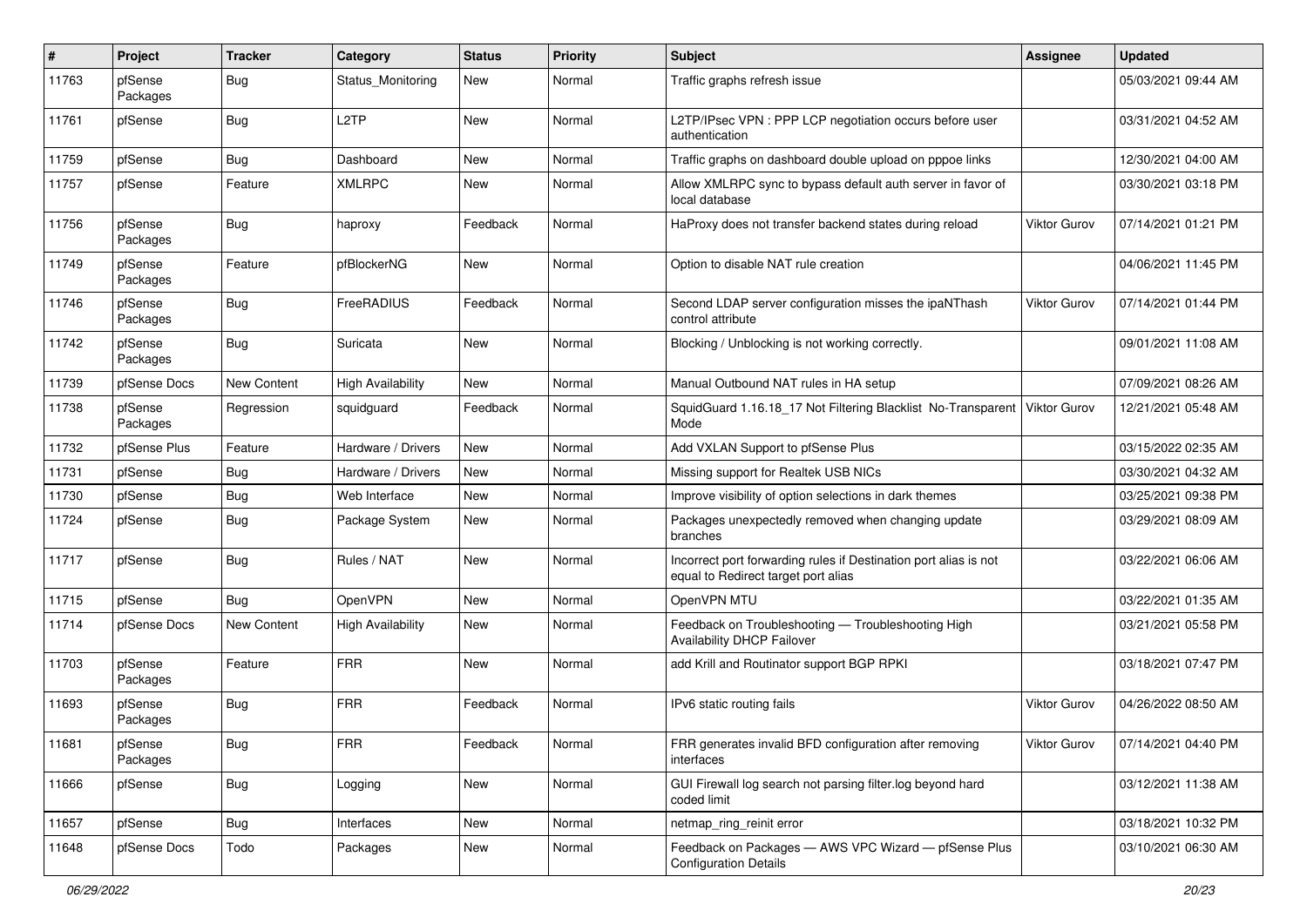| #     | Project             | <b>Tracker</b>     | Category               | <b>Status</b>                 | <b>Priority</b> | <b>Subject</b>                                                                                                                                                                                     | Assignee          | <b>Updated</b>      |
|-------|---------------------|--------------------|------------------------|-------------------------------|-----------------|----------------------------------------------------------------------------------------------------------------------------------------------------------------------------------------------------|-------------------|---------------------|
| 11641 | pfSense             | Bug                | Interfaces             | New                           | Normal          | On xn based interfaces without the VLANMTU flag the first<br>VLAN tag defined does not follow the parent interface MTU<br>settings. All subsequent VLAN tags follow the parent<br>interface's MTU. |                   | 03/09/2021 06:42 PM |
| 11634 | pfSense<br>Packages | Regression         | <b>BIND</b>            | <b>New</b>                    | Normal          | bind hangs when pfsense is reconnecting as an openvpn client<br>to a TUN openvpn server                                                                                                            |                   | 03/14/2021 07:23 AM |
| 11626 | pfSense Plus        | <b>Bug</b>         | Authentication         | <b>New</b>                    | Normal          | Google LDAP connection failed due to lack of SNI for TLS 1.3                                                                                                                                       | Luiz Souza        | 06/27/2022 07:23 AM |
| 11625 | pfSense             | Feature            | OpenVPN                | New                           | Normal          | Cisco-AVPair aliases support                                                                                                                                                                       |                   | 03/05/2021 12:35 AM |
| 11622 | pfSense Docs        | Todo               | IPsec                  | New                           | Normal          | Update pfSense VPC VPN Configuration Wizard docs                                                                                                                                                   |                   | 03/04/2021 09:36 AM |
| 11619 | pfSense             | Bug                | Upgrade                | New                           | Normal          | Unable to upgrade 2.4.4-p3 to 2.5/21.02-p1                                                                                                                                                         |                   | 08/15/2021 10:00 AM |
| 11610 | pfSense<br>Packages | Bug                | <b>NET-SNMP</b>        | <b>New</b>                    | Normal          | NET-SNMP is not setting the correct permissions on AgentX                                                                                                                                          |                   | 06/28/2021 07:54 AM |
| 11608 | pfSense Docs        | <b>New Content</b> | Products               | <b>New</b>                    | Normal          | Interfaces order of XG-7100 Quad-Port 10GbE Fiber SFP+<br><b>Installation Kit</b>                                                                                                                  |                   | 03/03/2021 07:14 AM |
| 11604 | pfSense             | Feature            | WireGuard              | New                           | Normal          | WireGuard Dynamic Listen Port Randomization                                                                                                                                                        |                   | 03/19/2021 10:59 AM |
| 11592 | pfSense<br>Packages | Bug                | node exporter          | New                           | Normal          | Node exporter can not read system statistics                                                                                                                                                       |                   | 10/15/2021 09:37 PM |
| 11579 | pfSense<br>Packages | Feature            | Snort                  | New                           | Normal          | Snort alerts or blocks trigger notifications                                                                                                                                                       |                   | 03/01/2021 03:26 AM |
| 11573 | pfSense<br>Packages | Feature            | New Package<br>Request | <b>New</b>                    | Normal          | <b>Custom Commands</b>                                                                                                                                                                             |                   | 03/16/2021 07:28 PM |
| 11570 | pfSense             | Regression         | Gateways               | <b>Pull Request</b><br>Review | Normal          | Gateway monitoring services is not always restarted on<br>interface events, which may prevent a WAN from recovering<br>back to an online state                                                     | Viktor Gurov      | 06/28/2022 12:01 PM |
| 11567 | pfSense<br>Packages | Feature            | Mail report            | New                           | Normal          | Email report add a note filed request                                                                                                                                                              |                   | 02/27/2021 03:44 PM |
| 11556 | pfSense             | <b>Bug</b>         | Rules / NAT            | New                           | Normal          | Kill all states associated with a NAT address                                                                                                                                                      |                   | 03/19/2021 10:29 AM |
| 11548 | pfSense             | <b>Bug</b>         | Rules / NAT            | New                           | Normal          | "rule expands to no valid combination" error from port forward<br>automatic rule mixing IPv4 and IPv6 elements                                                                                     |                   | 02/27/2021 03:18 PM |
| 11545 | pfSense             | Regression         | Interfaces             | Feedback                      | Normal          | Primary interface address is not always used when VIPs are<br>present                                                                                                                              | Reid<br>Linnemann | 06/28/2022 12:01 PM |
| 11541 | pfSense             | <b>Bug</b>         | <b>OpenVPN</b>         | New                           | Normal          | OpenVPN status does not work properly when set to TCP and<br>Concurrent Connections = $1$                                                                                                          |                   | 03/02/2021 02:27 PM |
| 11539 | pfSense             | <b>Bug</b>         | <b>IPsec</b>           | Feedback                      | Normal          | Mobile IPsec "split_include" value of 0.0.0.0/0 causes some<br>clients to fail                                                                                                                     | Jim Pingle        | 06/28/2022 12:01 PM |
| 11525 | pfSense<br>Packages | Bug                | Suricata               | New                           | Normal          | pfsense 2.5.0 release version for vlan issue to suricata                                                                                                                                           |                   | 11/11/2021 08:16 AM |
| 11522 | pfSense<br>Packages | <b>Bug</b>         | Zabbix                 | <b>New</b>                    | Normal          | fping6 error                                                                                                                                                                                       |                   | 02/24/2021 07:13 AM |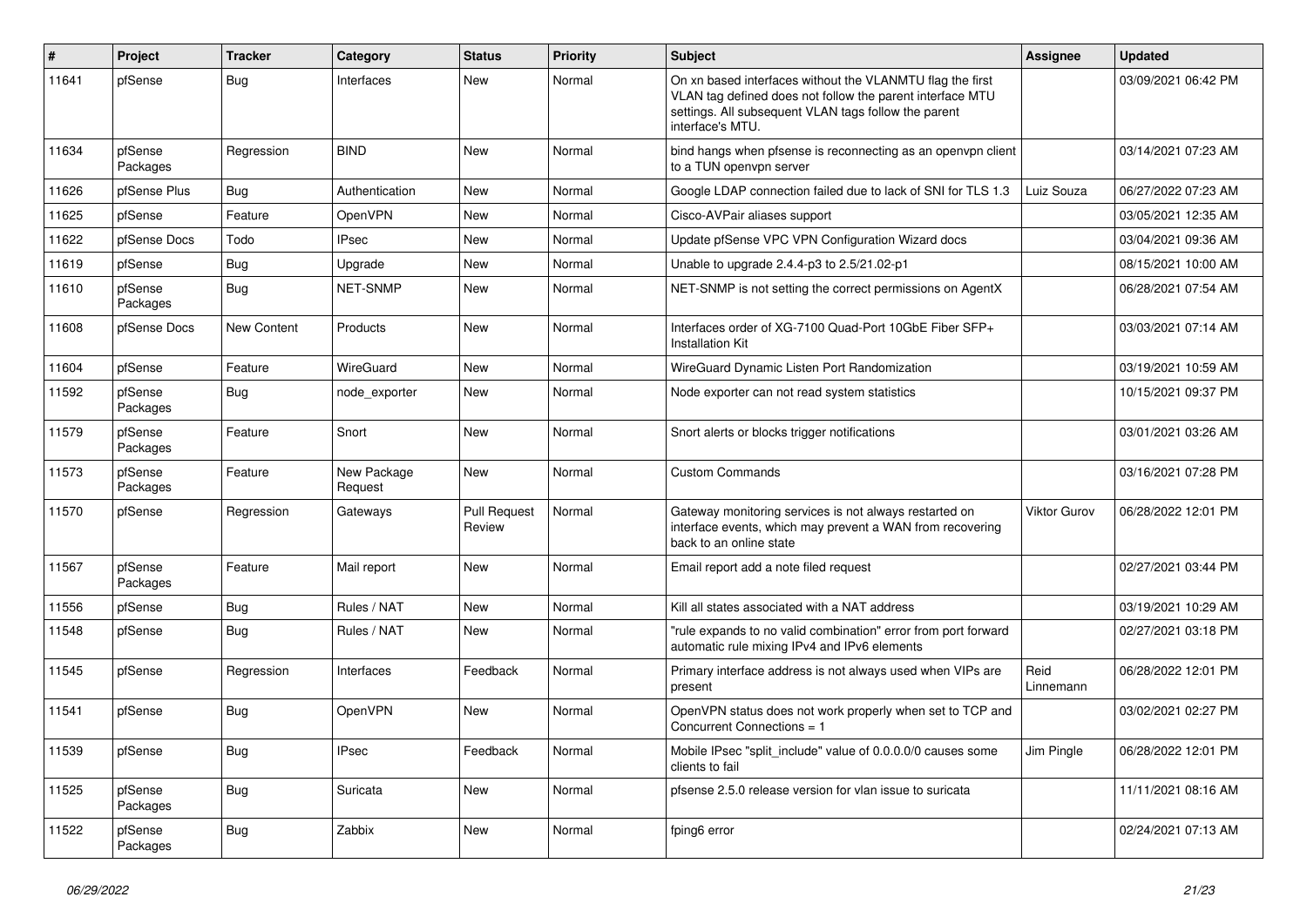| $\overline{\boldsymbol{t}}$ | Project             | <b>Tracker</b> | Category               | <b>Status</b>                 | <b>Priority</b> | <b>Subject</b>                                                                  | <b>Assignee</b>     | <b>Updated</b>      |
|-----------------------------|---------------------|----------------|------------------------|-------------------------------|-----------------|---------------------------------------------------------------------------------|---------------------|---------------------|
| 11515                       | pfSense<br>Packages | Bug            | node exporter          | Feedback                      | Normal          | node exporter 0.18.1 1 - Unable to interact or start the service<br>from web ui | <b>Viktor Gurov</b> | 07/14/2021 12:37 PM |
| 11503                       | pfSense             | <b>Bug</b>     | OpenVPN                | New                           | Normal          | Using multiple authentication backends on an OpenVPN<br>server fails            |                     | 02/23/2021 12:23 PM |
| 11498                       | pfSense             | Feature        | WireGuard              | <b>New</b>                    | Normal          | WireGuard does not pass multicast traffic to peer                               | Peter Grehan        | 03/19/2021 10:59 AM |
| 11491                       | pfSense<br>Packages | Bug            | haproxy                | Feedback                      | Normal          | haproxy-devel v0.62 2 - startup error 'httpchk'                                 | Viktor Gurov        | 06/22/2021 08:46 AM |
| 11479                       | pfSense<br>Packages | Bug            | snmptt                 | <b>New</b>                    | Normal          | snmptt 1.4.2 does not work in daemon mode                                       |                     | 02/20/2021 04:37 PM |
| 11477                       | pfSense<br>Packages | Bug            | <b>FRR</b>             | Feedback                      | Normal          | FRR does not recognize some BFD options                                         | Viktor Gurov        | 02/26/2021 10:52 PM |
| 11473                       | pfSense             | <b>Bug</b>     | Web Interface          | New                           | Normal          | System Activity shows invalid data on SG-3100                                   |                     | 02/19/2021 08:12 PM |
| 11434                       | pfSense<br>Packages | Bug            | squidguard             | Feedback                      | Normal          | SquidGuard over 1.16.18 11                                                      |                     | 04/21/2022 12:40 PM |
| 11430                       | pfSense             | Bug            | Interfaces             | <b>New</b>                    | Normal          | PHP console spam after Assigning Interfaces                                     |                     | 10/09/2021 10:37 AM |
| 11429                       | pfSense             | <b>Bug</b>     | Web Interface          | <b>New</b>                    | Normal          | System Log / Settings form activates "Reset Log Files" button<br>on enter       |                     | 10/28/2021 01:35 PM |
| 11414                       | pfSense<br>Packages | Bug            | pfBlockerNG            | <b>New</b>                    | Normal          | Enabling feed "Public_DNS4_all" breaks some Google<br>services                  |                     | 02/13/2021 02:46 AM |
| 11412                       | pfSense             | Bug            | Interfaces             | <b>New</b>                    | Normal          | LLDPD Package Doesn't Work with Switchports                                     |                     | 02/12/2021 08:12 PM |
| 11411                       | pfSense<br>Packages | Feature        | New Package<br>Request | <b>New</b>                    | Normal          | Smokeping as a default latency measurement tool                                 |                     | 02/12/2021 09:29 PM |
| 11410                       | pfSense<br>Packages | Feature        | New Package<br>Request | New                           | Normal          | adding bpytop (former Bashtop)                                                  |                     | 07/26/2021 12:33 PM |
| 11404                       | pfSense<br>Packages | Bug            | <b>FRR</b>             | Feedback                      | Normal          | Incorrect prefix/access lists migration on update                               | Viktor Gurov        | 02/18/2021 09:49 AM |
| 11398                       | pfSense<br>Packages | Bug            | pfBlockerNG            | <b>New</b>                    | Normal          | pfBlocker upgrade hangs forever                                                 |                     | 04/21/2022 12:39 PM |
| 11388                       | pfSense<br>Packages | Bug            | FreeRADIUS             | Feedback                      | Normal          | Captive Portal authentication error with MySQL backend                          | Viktor Gurov        | 02/10/2021 08:54 AM |
| 11379                       | pfSense             | Feature        | Captive Portal         | <b>New</b>                    | Normal          | <b>Template Roll Printer</b>                                                    |                     | 02/07/2021 05:26 AM |
| 11377                       | pfSense<br>Packages | Bug            | <b>FRR</b>             | <b>Pull Request</b><br>Review | Normal          | <b>FRR</b> deinstall                                                            |                     | 03/10/2021 08:21 AM |
| 11375                       | pfSense<br>Packages | <b>Bug</b>     | apcupsd                | <b>New</b>                    | Normal          | UPS Type <blank> for USB APC</blank>                                            |                     | 02/26/2021 11:10 AM |
| 11363                       | pfSense             | Bug            | Installer              | <b>New</b>                    | Normal          | Clean Install 2.5.0 fails due to hardware incompability                         |                     | 02/04/2021 11:06 AM |
| 11345                       | pfSense<br>Packages | Bug            | <b>FRR</b>             | Feedback                      | Normal          | FRR-OSPF - No "prefix-list" possible                                            | Jim Pingle          | 02/04/2021 11:03 PM |